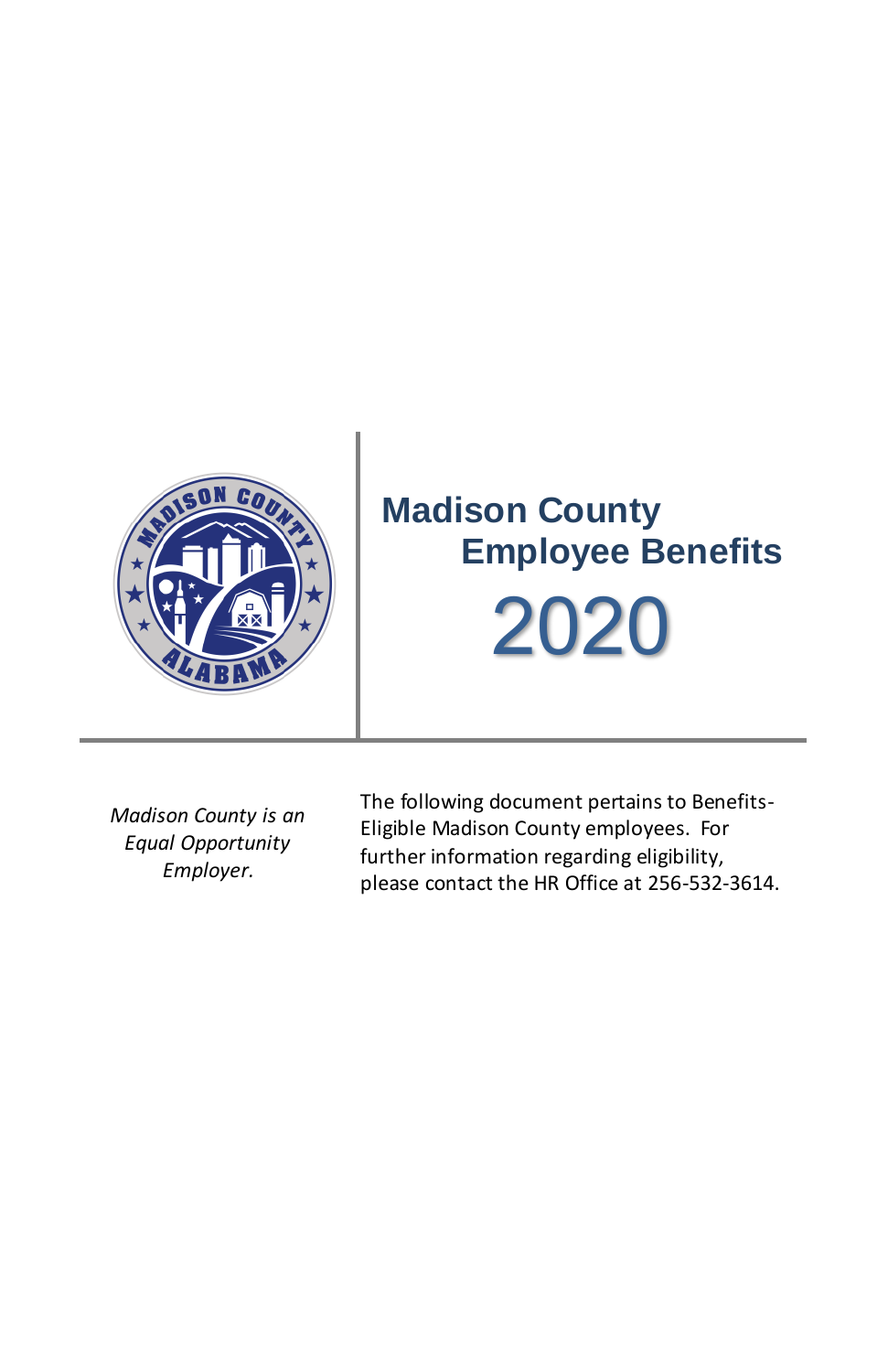

# **Contents**

| Employee's Retirement Systems of Alabama (ERS)  10 |
|----------------------------------------------------|
| Tier One ERS Benefit Example  11                   |
|                                                    |
| RSA-1 Deferred Compensation Plan 12                |
|                                                    |
|                                                    |
| Nationwide Deferred Compensation Plan 15           |
|                                                    |
| Retiree Health and Dental Benefits  17             |
| UnitedHealthcare Medicare Advantage (PPO) Plan  17 |
|                                                    |
|                                                    |
| Accidental Death and Dismemberment Benefits 19     |
|                                                    |
|                                                    |
| Employee Assistance Program (EAP) 21               |
|                                                    |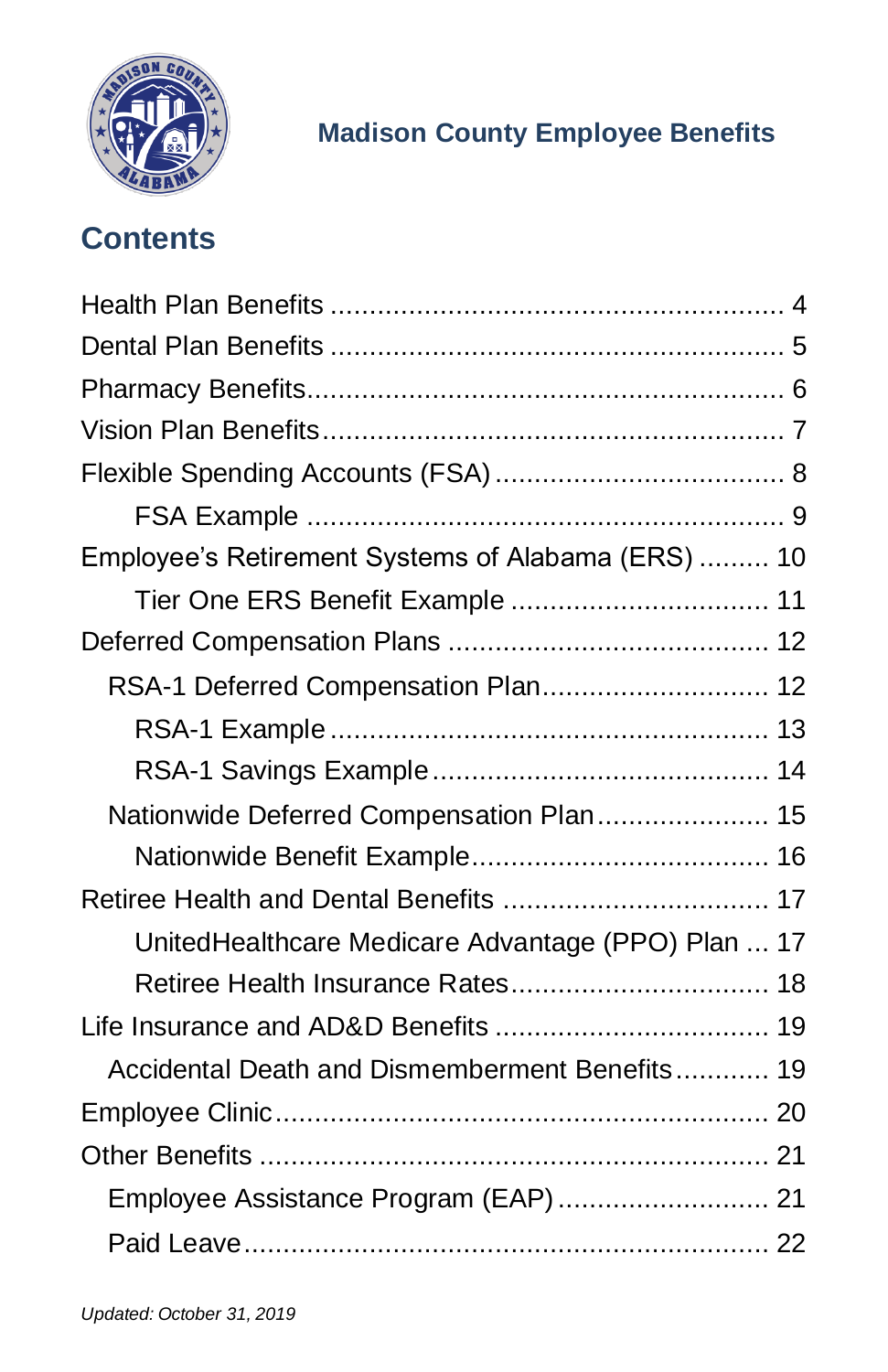

| Baby Yourself (Maternity Management)  25 |  |
|------------------------------------------|--|
|                                          |  |
|                                          |  |
|                                          |  |
|                                          |  |
|                                          |  |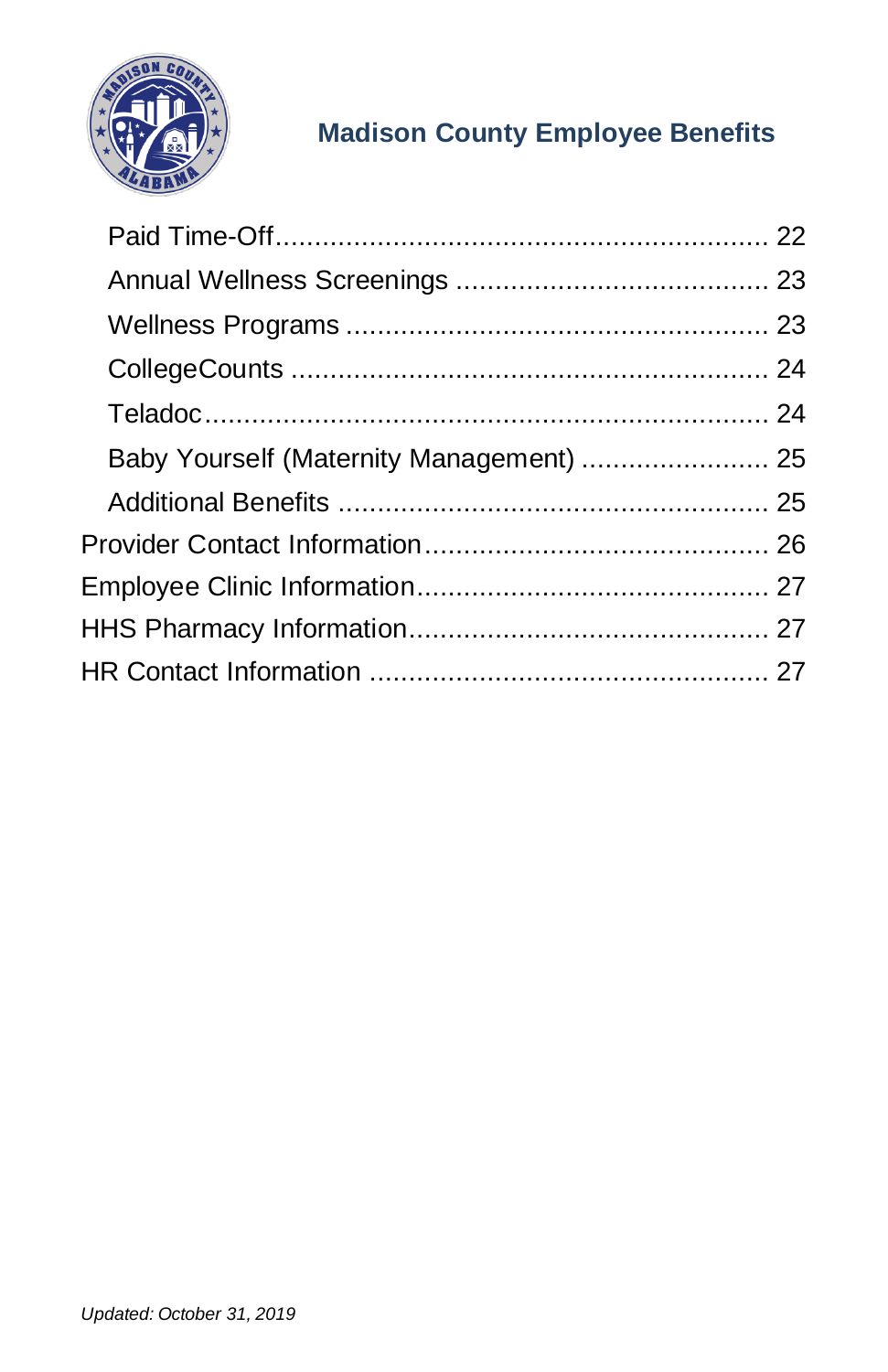

*Madison County expects to continue offering the employee benefits plans noted in this document, but reserves the right to amend, cancel, or terminate the plans at any time.*

*If there is a discrepancy between this document and the official Plan Document(s), the official Plan Document(s) will govern.*

*To view the employer marketplace document, please visit: <http://madisoncountyal.gov/home/showdocument?id=758>*

*Free viewers are required for some of the attached documents. They can be downloaded by clicking on the icons below.*

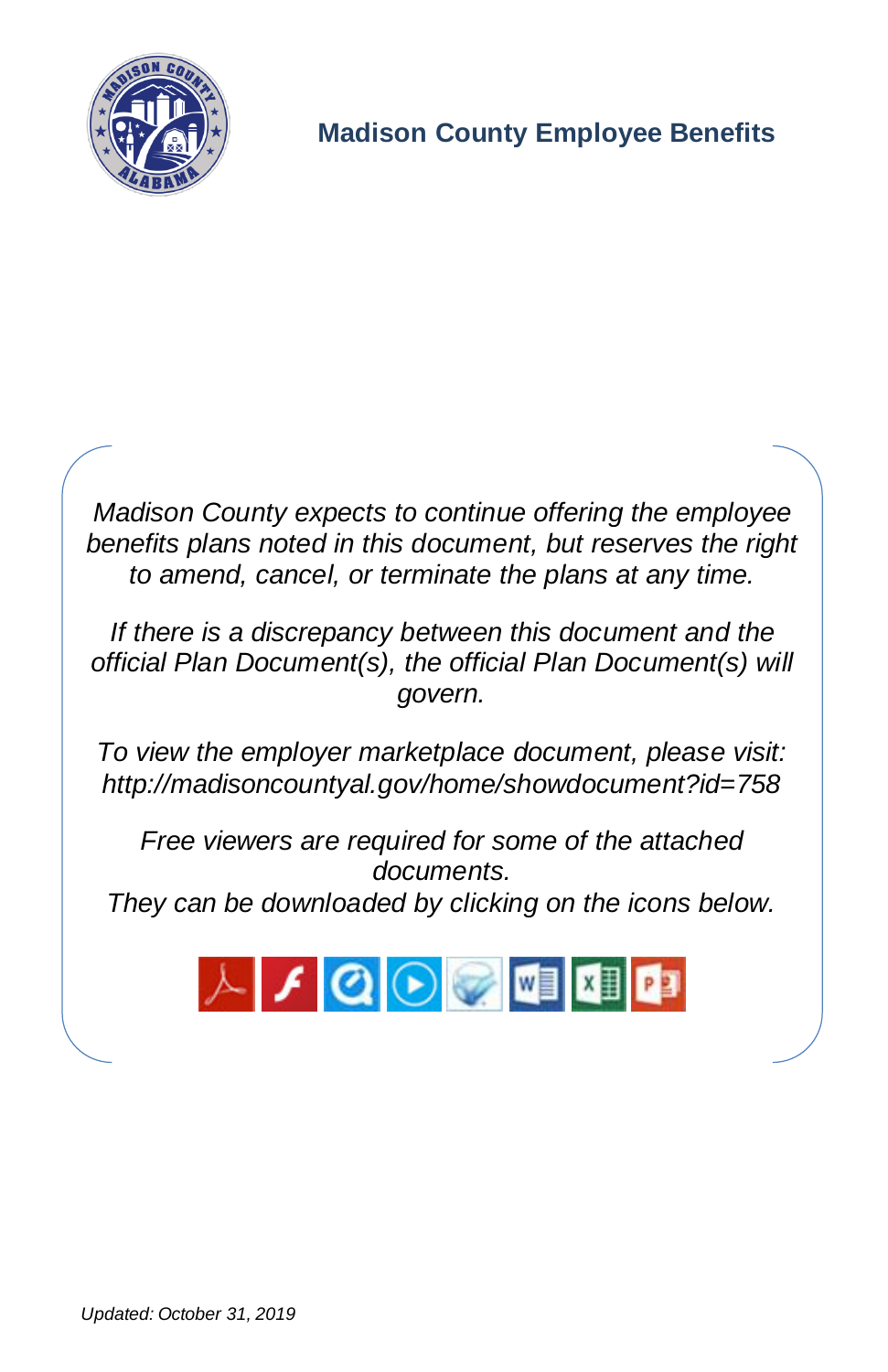

# <span id="page-4-0"></span>**Health Plan Benefits**

#### **Plan Description Plan Details**

**Local Government Health Insurance (LGHIP):** Offered to eligible employees and their eligible dependents. LGHIP is administered by Blue Cross and Blue Shield of Alabama using a national PPO network.

Permanent active full-time employees working a minimum of thirty hours per week are eligible for coverage. Eligible employees must enroll in LGHIP unless proof of another group insurance is provided.

Subscribers may select one of the following coverage types:

- **Single Coverage**
- **Family Coverage**

View the 2019 Health Handbook at: **[www.lghip.org/PDF/LGHIP/LGHIP](http://www.lghip.org/PDF/LGHIP/LGHIPBCBSHealthHandbook2019.pdf) [BCBSHealthHandbook2019.pdf](http://www.lghip.org/PDF/LGHIP/LGHIPBCBSHealthHandbook2019.pdf)**

**Eligible Dependents:** An employee's spouse and dependent child(ren) under age twenty-six are eligible for coverage. A grandchild, niece, or nephew under nineteen in which the court has granted custody to you or your spouse is eligible for coverage. Dependents that are incapacitated beyond twenty-five years of age will be considered for coverage.

#### **Bi-Monthly Employee Premiums:**

- **Single Coverage:** \$49.50
- **Family Coverage:** \$115.00

#### **Coverage Effective Date:**

Coverage is effective the date of hire or January 1, if a change is made during open enrollment.

**Special Enrollment:** Employees requesting special enrollment must notify LGHIP in writing within thirty days of a qualifying event. Qualifying events include: marriage, birth, death, divorce, or a change in a spouse's employment.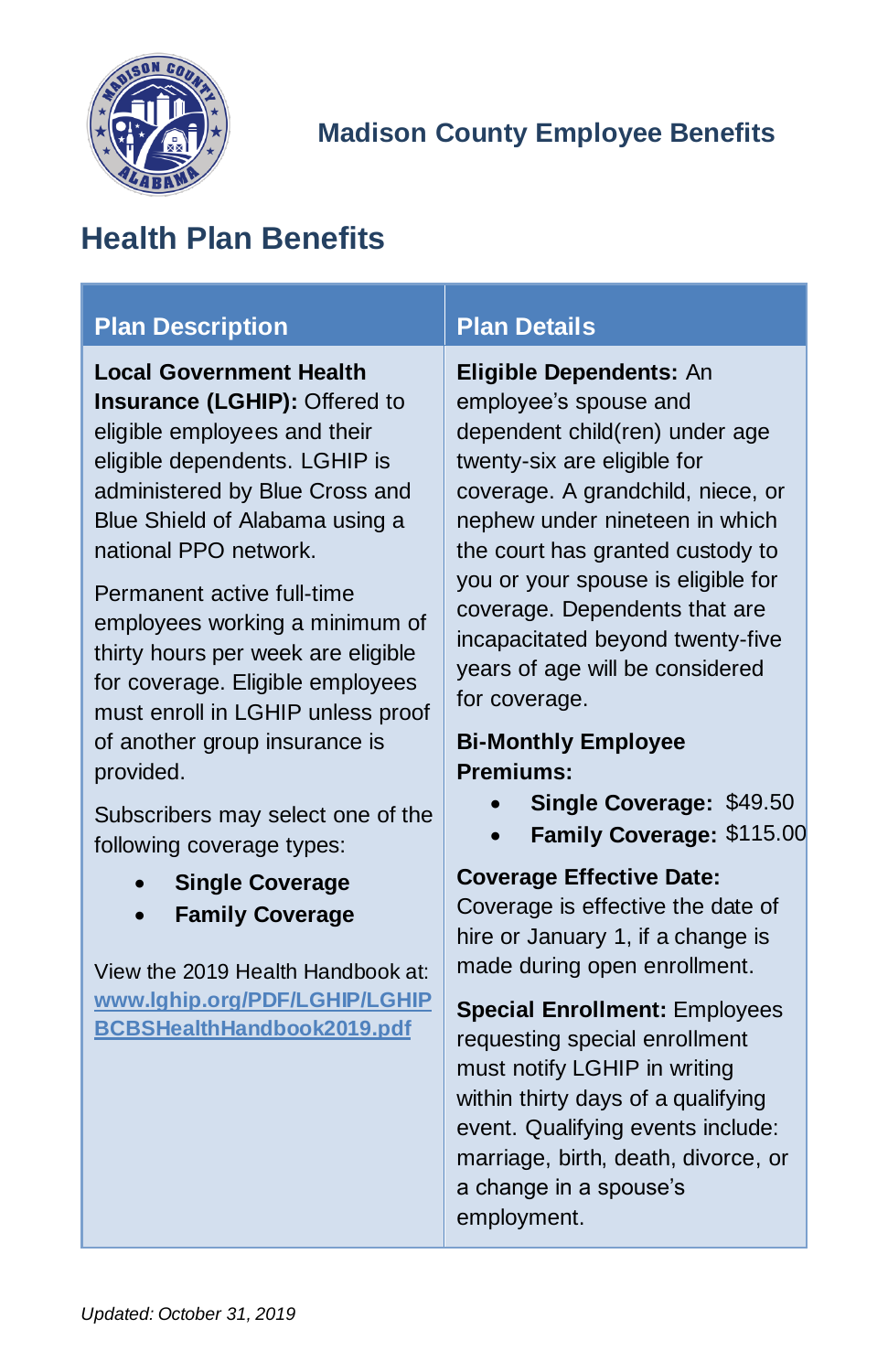

# <span id="page-5-0"></span>**Dental Plan Benefits**

| <b>Plan Description</b>                                                                                                                                       | <b>Plan Details</b>                                                                                                                                    |
|---------------------------------------------------------------------------------------------------------------------------------------------------------------|--------------------------------------------------------------------------------------------------------------------------------------------------------|
| Dental Coverage: Included with<br><b>LGHIP through Blue Cross and</b><br>Blue Shield of Alabama at no<br>additional premium to the<br>employee. LGHIP manages | <b>Annual Deductible: Subscribers</b><br>are subject to a \$25 per member<br>deductible with a maximum of<br>three deductibles per family<br>annually. |
| dental costs and provides<br>enhanced dental benefits using<br>negotiated discounts with in-<br>network dentists.                                             | <b>Eligible Services: Diagnostics</b><br>and preventive services<br>conducted at preferred in-network<br>providers are covered at 100% of              |
| To locate in-network dentists go<br>to: bcbsal.com.                                                                                                           | the Preferred Dental Fee<br>Schedule without a deductible.                                                                                             |
| View the 2019 Dental Handbook at:<br>www.lghip.org/PDF/LGHIP/LGHIP<br><b>BCBSDentalHandbook2019.pdf</b>                                                       | Basic and major services such as<br>fillings, oral surgery, periodontics,<br>endodontics, and prosthodontics<br>are covered at 50% of the              |
|                                                                                                                                                               | <b>Preferred Dental Fee Schedule</b><br>and subject to a \$25 annual                                                                                   |
|                                                                                                                                                               | deductible. Orthodontic services                                                                                                                       |
|                                                                                                                                                               | for dependents up to age 19, are<br>covered at 50% of the Preferred                                                                                    |
|                                                                                                                                                               | Dental Fee Schedule subject to a<br>\$25 annual deductible.                                                                                            |
|                                                                                                                                                               | Orthodontic services are subject                                                                                                                       |
|                                                                                                                                                               | to a \$1,000 lifetime maximum.                                                                                                                         |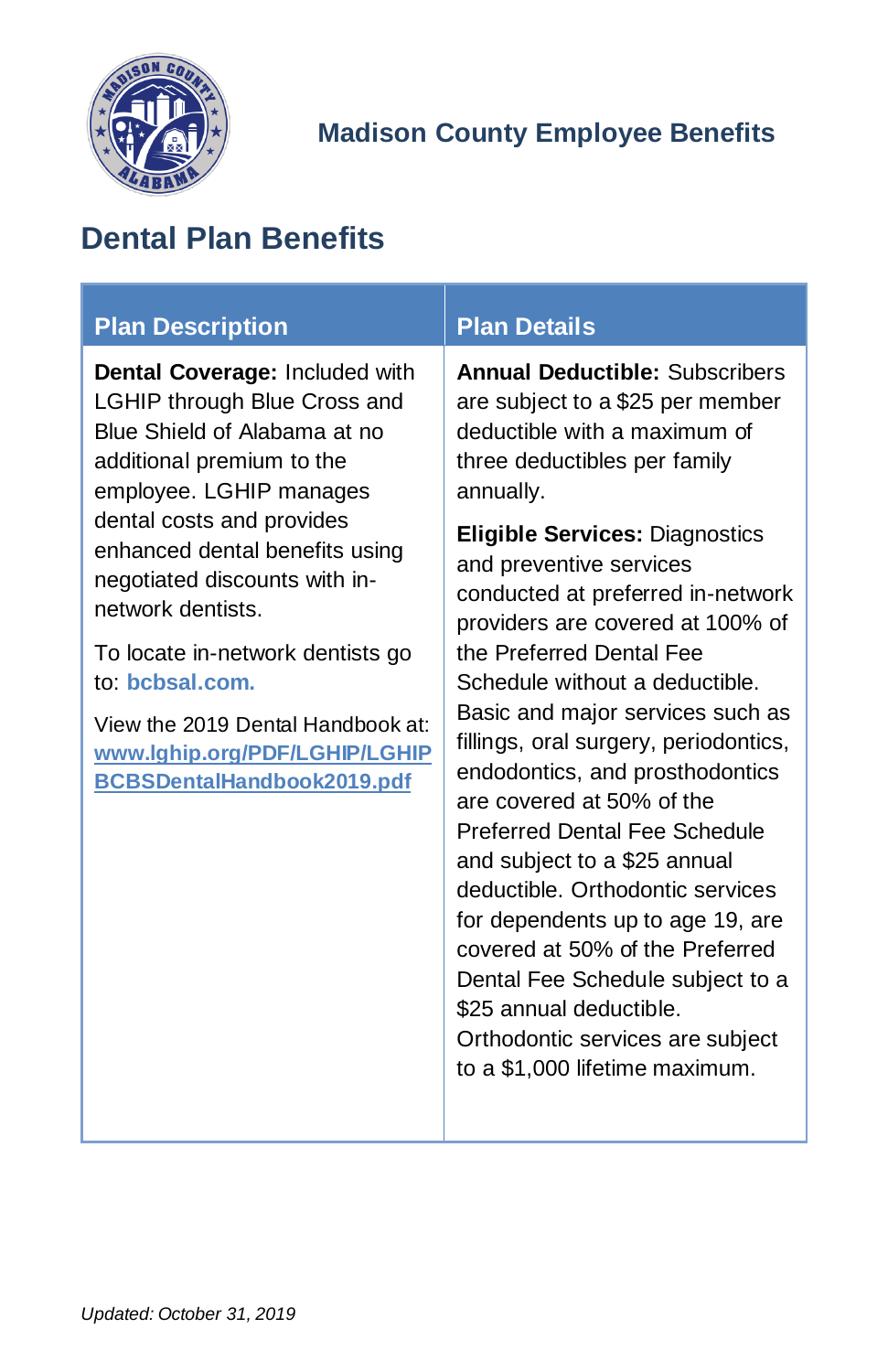

# <span id="page-6-0"></span>**Pharmacy Benefits**

| <b>Plan Description</b>                                                                                                                                                                                                                                                                                                        | <b>Plan Details</b>                                                                                                                                                                                                                                                                                                                                                                                                          |  |
|--------------------------------------------------------------------------------------------------------------------------------------------------------------------------------------------------------------------------------------------------------------------------------------------------------------------------------|------------------------------------------------------------------------------------------------------------------------------------------------------------------------------------------------------------------------------------------------------------------------------------------------------------------------------------------------------------------------------------------------------------------------------|--|
| <b>Prescription Drug Card</b><br>Program: This program is offered<br>through LGHIP. At participating<br>pharmacies, members can<br>purchase Tier One drugs utilizing<br>this program.                                                                                                                                          | <b>Usage:</b> To obtain the benefits of<br>either program, members should<br>present their Member ID card at a<br>participating pharmacy and follow<br>the required guidelines for each<br>program.                                                                                                                                                                                                                          |  |
| Point-of-Sale Drug Program for<br><b>Tier Two and Tier Three Drugs:</b><br>This program is offered through<br>LGHIP. To obtain coverage<br>through this program, certain<br>guidelines must be met. Members<br>utilizing this program receive<br>discounts on Tier Two and Tier<br>Three Drugs at participating<br>pharmacies. | Participating Pharmacies: To<br>locate a participating pharmacy,<br>go to www.optumrx.com or call<br>the number on the back of your<br>member ID card to find a<br>participating pharmacy near you.<br><b>Tier One Drug Benefits:</b><br>Drugs are covered at 100% of the<br>allowance and are subject to a<br>\$10 copay per prescription.<br>Members are allowed a 60-day<br>supply on maintenance drugs for<br>one copay. |  |
|                                                                                                                                                                                                                                                                                                                                | <b>Tier Two and Tier Three Drug</b><br><b>Benefits: Drugs are covered at</b><br>80% of the allowance and are<br>subject to the calendar year<br>deductible. A claims authorization<br>number is required to be eligible<br>for reimbursement as part of the<br>Claims Process.                                                                                                                                               |  |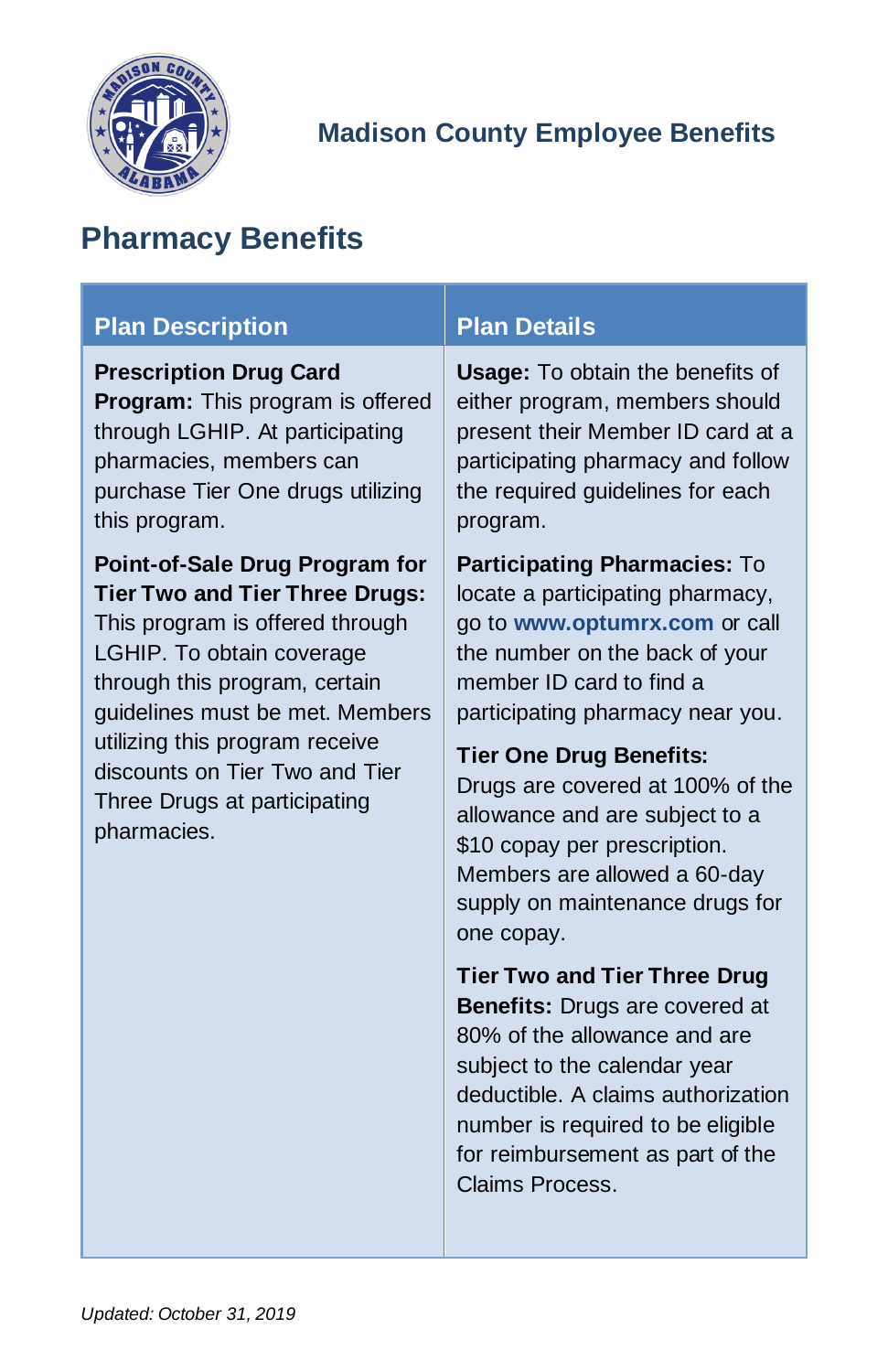

# <span id="page-7-0"></span>**Vision Plan Benefits**

| <b>Plan Description</b>                                                                                                                                                                                                                                                                                                   | <b>Plan Details</b>                                                                                                                                                                                                                                                                                                                                                       |
|---------------------------------------------------------------------------------------------------------------------------------------------------------------------------------------------------------------------------------------------------------------------------------------------------------------------------|---------------------------------------------------------------------------------------------------------------------------------------------------------------------------------------------------------------------------------------------------------------------------------------------------------------------------------------------------------------------------|
| <b>LGHIP Discounted Vision Care</b><br>Program: Providers within the<br>Routine Vision Care network<br>provide members with discounted<br>routine vision care.<br>For more information or to view a<br>list of providers, visit:<br>www.lghip.org/HealthInsurance<br>/LGHIP/VisionCare.aspx.                              | <b>LGHIP Discounted Vision Care</b><br>Program<br>Discounts: Members can utilize<br>discounts at participating<br>providers for routine eye exams<br>with/without dilation, initial<br>contact lens fitting and follow-up<br>and a 25% discount on eyewear<br>(annually), lenses (plastic or<br>glass), single vision, bifocal,<br>trifocal, and frames.                  |
| <b>Vision Services Plan (VSP):</b><br>Eligible employees may<br>voluntarily enroll in VSP for eye<br>care insurance. This plan allows<br>employees to receive eye exams,<br>lenses, and frames.<br>Subscribers may choose from the<br>following coverage types:<br><b>Single</b><br>Employee + One<br>$\bullet$<br>Family | <b>Vision Services Plan (VSP):</b><br>Eligible Dependents: An<br>employee's spouse or any<br>unmarried child under twenty-<br>six. Older disabled dependents<br>may be eligible for coverage.<br><b>Covered Services: If in-</b><br>network, eye exam, frames,<br>lenses, and contact lenses in<br>lieu of glasses are covered<br>(subject to copays and<br>limitations). |
|                                                                                                                                                                                                                                                                                                                           | <b>Bi-Weekly Premiums:</b><br><b>Single: \$2.77</b><br>Employee + One: \$5.82<br><b>Family: \$8.92</b>                                                                                                                                                                                                                                                                    |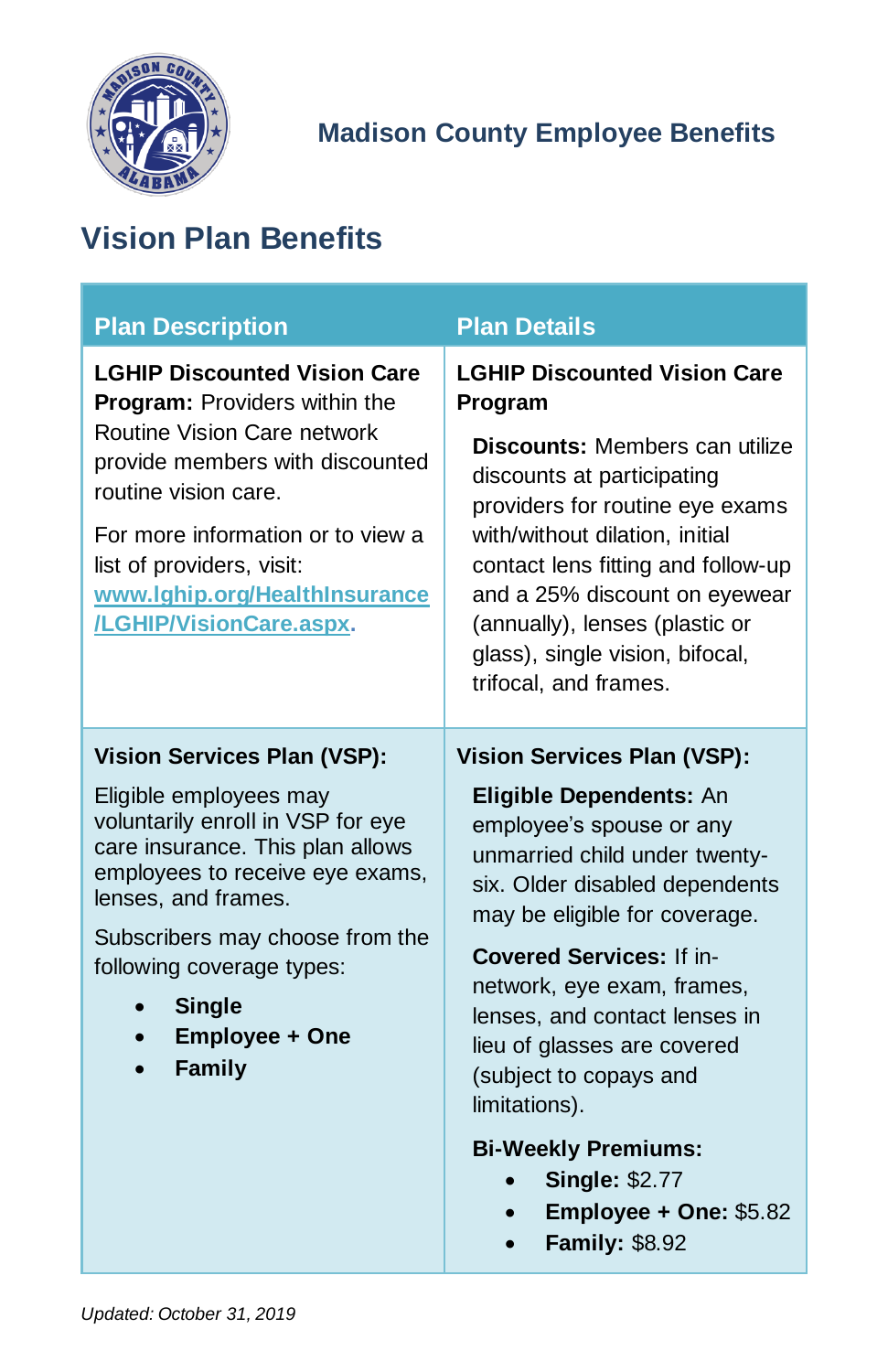

# <span id="page-8-0"></span>**Flexible Spending Accounts (FSA)**

### **Plan Description Plan Details**

**What are Flexible Spending Accounts?** Flex plans are administered by Benefit Solutions. Enrollment allows an employee to pay for medical expenses or day care services with pre-tax dollars. The tax savings can be greater than the exemption gained from a personal return. Annual enrollment is required during open enrollment each November. Employees can participate in a flex plan even if they are not enrolled in Madison County's health insurance plan.

Madison County offers two flexible spending plans (flex plans) to eligible employees:

- **Health Care**
- **Dependent Care**

For more information regarding eligible expenses, please view the Summary of Eligible Expenses and Extended Eligible Expenses at: **[www.benstrat.com/downloads/F](https://www.benstrat.com/downloads/FSA-Eligible-Expenses-Election-Worksheet.pdf) [SA-Eligible-Expenses-Election-](https://www.benstrat.com/downloads/FSA-Eligible-Expenses-Election-Worksheet.pdf)[Worksheet.pdf](https://www.benstrat.com/downloads/FSA-Eligible-Expenses-Election-Worksheet.pdf)** and **[www.benstrat.com/downloads/F](https://www.benstrat.com/downloads/FSA_Extended_Eligible_Expenses.pdf) [SA\\_Extended\\_Eligible\\_Expenses](https://www.benstrat.com/downloads/FSA_Extended_Eligible_Expenses.pdf) [.pdf](https://www.benstrat.com/downloads/FSA_Extended_Eligible_Expenses.pdf)**.

#### **Participant Enrollment:**

Employees are eligible for enrollment benefits upon date of hire. Enrollment cannot be made during a Plan Year except in the event of a qualifying life event as defined by Benefit Solutions.

#### **Contributions:**

Employees forcast how much they will need to cover their calendar year expenses. Compensation will be reduced biweekly by the elected plan contribution amount divided by the number of payrolls for that year (enrolled all year vs. enrolled midyear).

**Reimbursement:** These plans provide reimbursements for qualifying out of pocket expenses for health care or dependent care.

#### **Health Care FSA**

**Annual Contribution Limits:** \$2,700

#### **Dependent Care FSA**

**Annual Contribution Limits:** \$5,000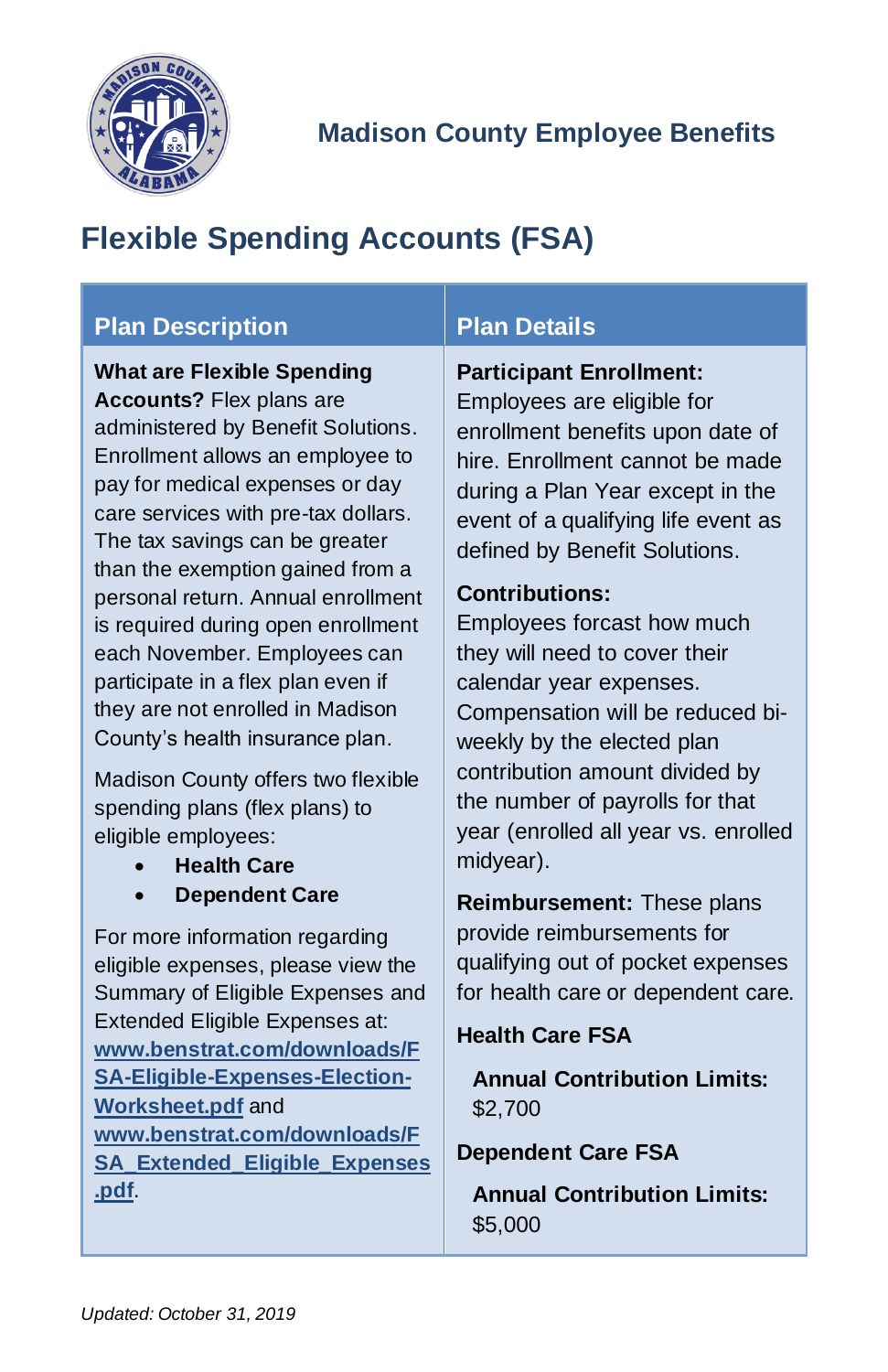

## **FSA Example**

<span id="page-9-0"></span>The example below takes into consideration an employee making \$1,000 bi-weekly, single tax withholding, and contributing 6% to their retirement account and \$20.00 to their flex plan.

| <b>Feature</b>           | <b>Participating In</b><br><b>Flex</b> | <b>NOT Participating in</b><br><b>Flex</b> |
|--------------------------|----------------------------------------|--------------------------------------------|
| Gross Pay                | \$1,000.00                             | \$1,000.00                                 |
| <b>Flex Contribution</b> | \$20.00                                | \$0.00                                     |
| <b>Federal Tax</b>       | \$67.95                                | \$70.95                                    |
| State Tax                | \$82.80                                | \$84.60                                    |
| Social Security          | \$38.64                                | \$39.48                                    |
| Medicare                 | \$13.34                                | \$13.63                                    |
| Retirement 6%            | \$60.00                                | \$60.00                                    |
| <b>Net Pay</b>           | \$717.27                               | \$731.34                                   |

Your net pay is only \$14.07 less while your Flex Account had \$20.00 added to it.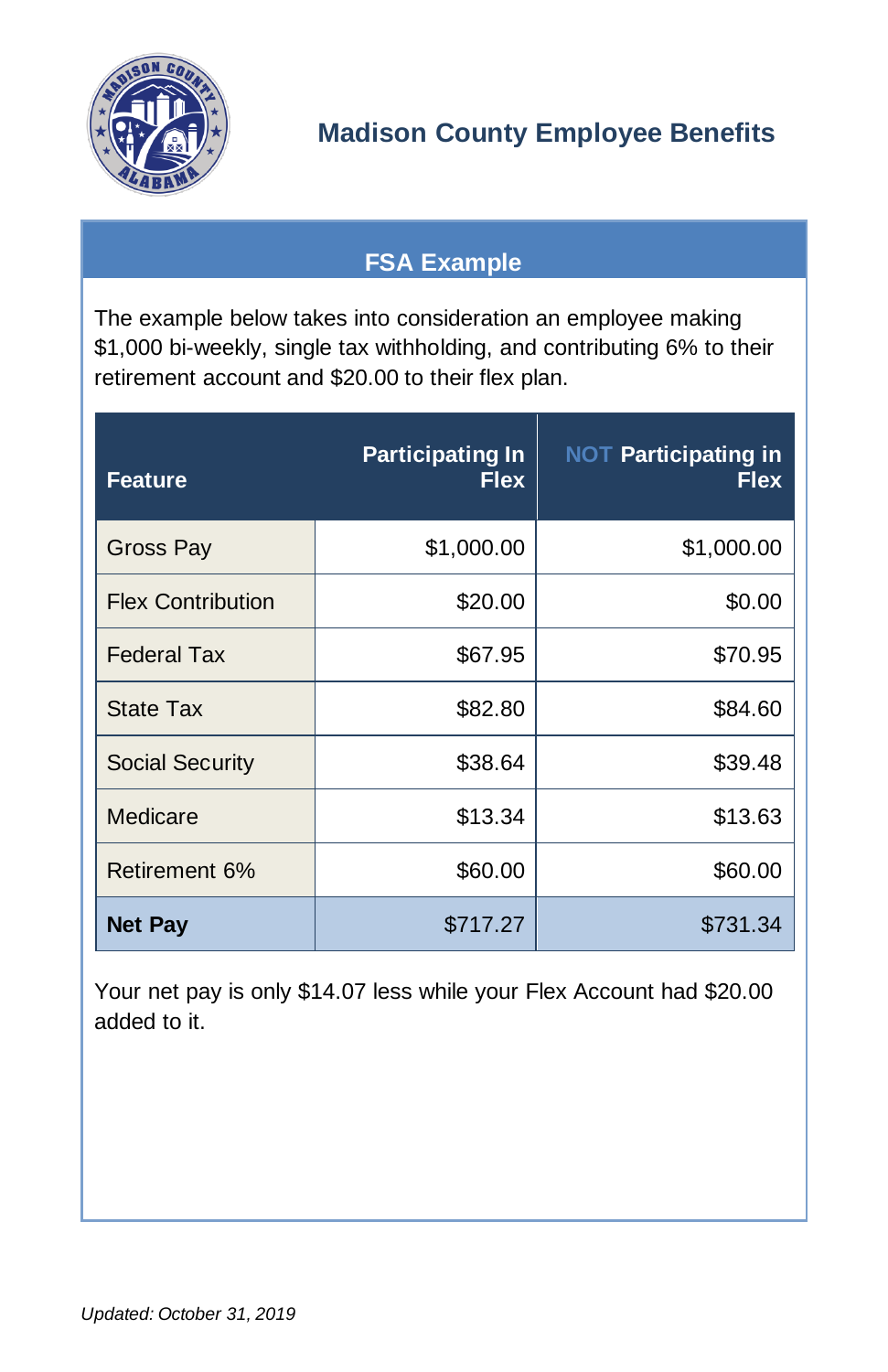

# <span id="page-10-0"></span>**Employee's Retirement Systems of Alabama (ERS)**

### **Plan Description Plan Details**

ERS is a defined benefit plan qualified under Section 401(a) of the Internal Revenue Code. A defined benefit plan means that each employee will receive a specific payout at retirement using a benefit formula. The factors determining an employee's retirement benefit include salary, length of service, and a retirement benefit factor. Participation in the ERS is mandatory for Madison County eligible employees.

Employees can purchase other forms of creditable service from other types of past employment or military service. For more information, please view the ERS website at: **[rsa-al.gov.](http://www.rsa-al.gov/)**

For more information about Tier One, please view the ERS Tier One Member Handbook at: **[rsa](http://www.rsa-al.gov/uploads/files/ERS_Member_Handbook_T1_bookmarked.pdf)[al.gov/uploads/files/ERS\\_Memb](http://www.rsa-al.gov/uploads/files/ERS_Member_Handbook_T1_bookmarked.pdf) [er\\_Handbook\\_T1\\_bookmarked.](http://www.rsa-al.gov/uploads/files/ERS_Member_Handbook_T1_bookmarked.pdf) [pdf](http://www.rsa-al.gov/uploads/files/ERS_Member_Handbook_T1_bookmarked.pdf).**

For more information about Tier Two, please view the ERS Tier Two Member Handbook at: **[rsa](https://www.rsa-al.gov/uploads/files/ERS_Member_Handbook_T2_bookmarked.pdf)[al.gov/uploads/files/ERS\\_Memb](https://www.rsa-al.gov/uploads/files/ERS_Member_Handbook_T2_bookmarked.pdf) [er\\_Handbook\\_T2\\_bookmarked.](https://www.rsa-al.gov/uploads/files/ERS_Member_Handbook_T2_bookmarked.pdf) [pdf.](https://www.rsa-al.gov/uploads/files/ERS_Member_Handbook_T2_bookmarked.pdf)**

#### **Employee Contribution:**

Participants contribute 5% to 8.5% of their earnings depending on their hire date and classification. Sworn Certified Deputies have an accelerated contribution schedule.

**Vesting:** Participants are vested after serving ten years of employment. In the event a participant separates from Madison County (who had at least three years of service), they will receive a pay out of their contributions plus a portion of any interest earned.

**Amount of Benefit:** Please reference the Table of Maximum Monthly Retirement Benefit in your tier's ERS Member's Handbook.

**Tier One and Two:** Retirement plan participation depends on an employee's date of hire. Tier One participants are those hired or who had service credit prior to January 1, 2013. Tier Two participants are those hired or who did not have service credit prior to January 1, 2013.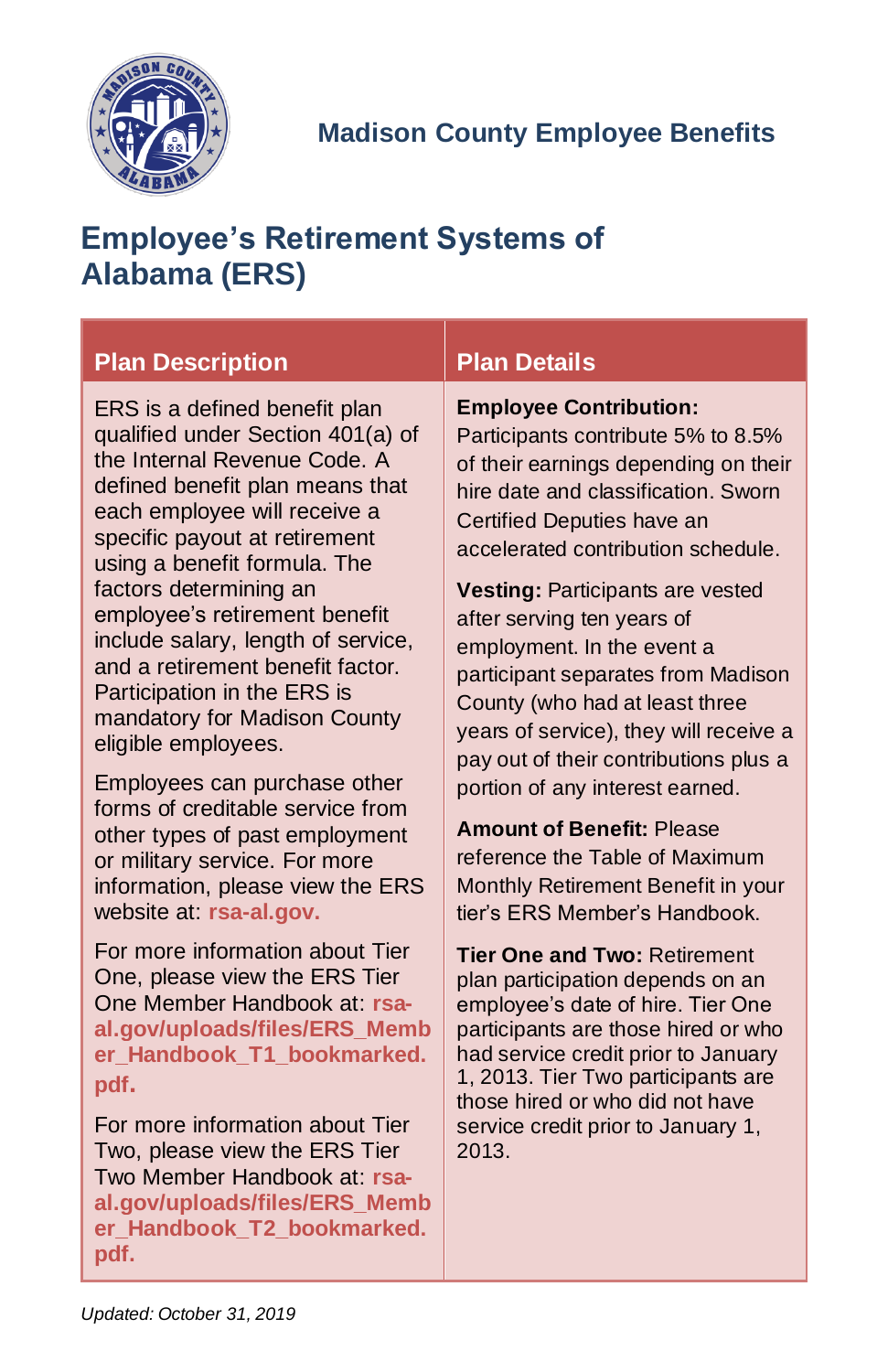

### <span id="page-11-0"></span>**Tier One ERS Benefit Example**

Jane Doe was hired on March 1, 2007. Her birthdate is March 15, 1957. She was hired into the Tier One retirement plan with the State of Alabama. She has worked for 10 years and is vested the plan. Vesting refers to her right to the benefits Madison County contributes. Using her salary and service, the following example (the date for this example is 03/18/2017) will calculate her monthly benefit from the Employee's Retirement Systems (ERS):

| <b>Years of Service &amp; Salary</b>                                                                              |          |          |          |          |  |
|-------------------------------------------------------------------------------------------------------------------|----------|----------|----------|----------|--|
| 2008                                                                                                              | 2009     | 2010     | 2011     | 2012     |  |
| \$20,244                                                                                                          | \$20,244 | \$21,256 | \$21,256 | \$22,425 |  |
| 2014                                                                                                              | 2015     | 2016     | 2017     |          |  |
| \$23,546                                                                                                          | \$24,723 | \$24,723 | \$25,959 |          |  |
| Note: Average final salary is the average of the highest three years (Oct. to<br>Sept.) out of the last 10 years. |          |          |          |          |  |
|                                                                                                                   |          |          |          |          |  |

|                         | \$25,959<br>\$24,723     | Avg. Salary: |
|-------------------------|--------------------------|--------------|
| <b>Highest 3 Years:</b> | \$24,723<br>$$75,405/3=$ | \$25,135     |

To compute the maximum monthly retirement benefit, use the following formula for Tier One employees:<br> $Average \; Final \; Salary \; \times Length \; of \; Service \; \times Benefit \; Factor = Monthly \; Benefit$ 

12

\$25,135 × 10 years × 0.02125 = \$5,314.19 → 
$$
\frac{$5341.19}{12} = $445.09
$$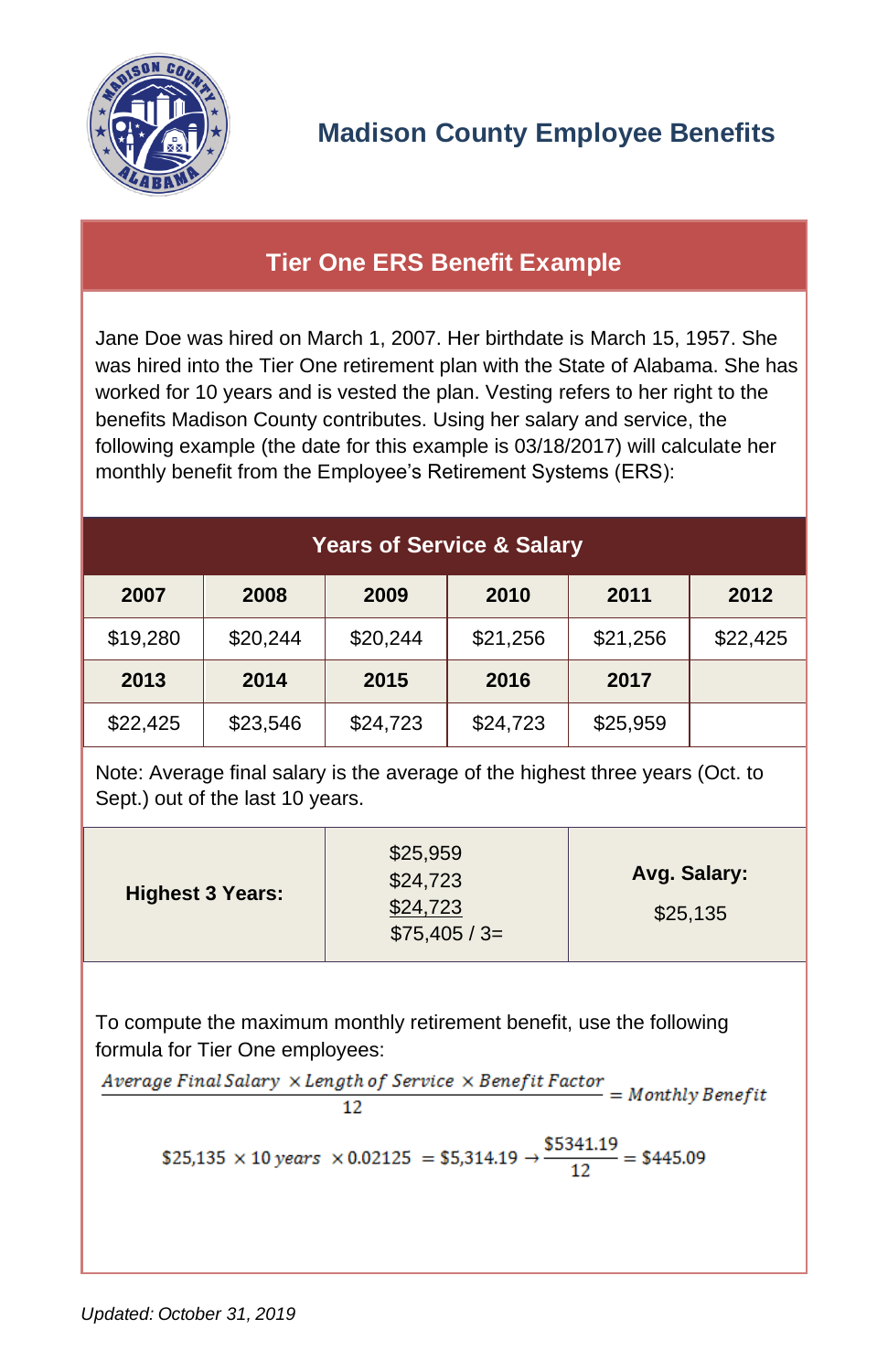

# <span id="page-12-0"></span>**Deferred Compensation Plans**

<span id="page-12-1"></span>

| <b>Plan Description</b>                                                                                                                                                                                                                                                                                                                                                                                                                                                                                                                                                                                                                   | <b>Plan Details</b>                                                                                                                                                                                                                                                                                                                                                                                                                                                                                                                                                                                                                               |
|-------------------------------------------------------------------------------------------------------------------------------------------------------------------------------------------------------------------------------------------------------------------------------------------------------------------------------------------------------------------------------------------------------------------------------------------------------------------------------------------------------------------------------------------------------------------------------------------------------------------------------------------|---------------------------------------------------------------------------------------------------------------------------------------------------------------------------------------------------------------------------------------------------------------------------------------------------------------------------------------------------------------------------------------------------------------------------------------------------------------------------------------------------------------------------------------------------------------------------------------------------------------------------------------------------|
| Madison County employees are<br>offered two separate 457(b)<br>Deferred Compensation plans:<br><b>RSA-1 and Nationwide Retirement</b><br>Solutions. Both plans are created<br>pursuant to Section 457 of the<br>Internal Revenue Code.<br>A 457(b) Deferred Compensation<br>plan is a retirement plan that allows<br>public employees to put aside<br>money from each paycheck toward<br>retirement. Note: investing involves<br>market risk, including the possible<br>loss of principle.<br>Employees are vested in their own<br>contributions but are subject to<br>meet certain criteria before account<br>distributions can be made. | <b>Contribution Maximum:</b><br>Employees can contribute up to<br>\$18,500 annually to 457 Deferred<br>Compensation plans. Employees<br>over fifty qualify for catch-up<br>contributions (up to \$24,500<br>annually), and employees within<br>three years of normal retirement<br>age, may contribute Special 457<br>catch-up provisions (up to<br>$$38,000$ ).<br>Deferral Limit: If an employee<br>chooses to participate in both<br>plans, the employee's total<br>deferrals to these plans combined<br>cannot exceed the IRS annual<br>deferral limit. Participants can make<br>changes to their deferral<br>percentages on a monthly basis. |
| <b>RSA-1 Deferred Compensation</b><br>Plan                                                                                                                                                                                                                                                                                                                                                                                                                                                                                                                                                                                                | <b>Employee Contribution: RSA-1</b><br>requires no minimum contribution.                                                                                                                                                                                                                                                                                                                                                                                                                                                                                                                                                                          |
| RSA-1 funds can be invested in<br>either bonds, short-term<br>investments, stocks, or a<br>combination. Participants may<br>change their investment elections<br>ninety days from their last election.<br>Statements are mailed quarterly.<br>To view the RSA-1 Member                                                                                                                                                                                                                                                                                                                                                                    | Enrollment: To participate:<br>Complete the RSA-1 Enrollment<br>Form, Beneficiary Designation, and<br><b>Investment Election for New</b><br>Accounts (these three forms are<br>mailed to RSA-1 P. O. Box 302150,<br>Montgomery, AL 36130-2150). This<br>will establish the account. Next                                                                                                                                                                                                                                                                                                                                                          |
| Handbook, visit: rsa-<br>al.gov/uploads/files/RSA-<br>1 Member Handbook bookmark<br>ed.pdf.                                                                                                                                                                                                                                                                                                                                                                                                                                                                                                                                               | complete the Authorization to Defer<br>Compensation form and return to<br>the Madison County payroll office.                                                                                                                                                                                                                                                                                                                                                                                                                                                                                                                                      |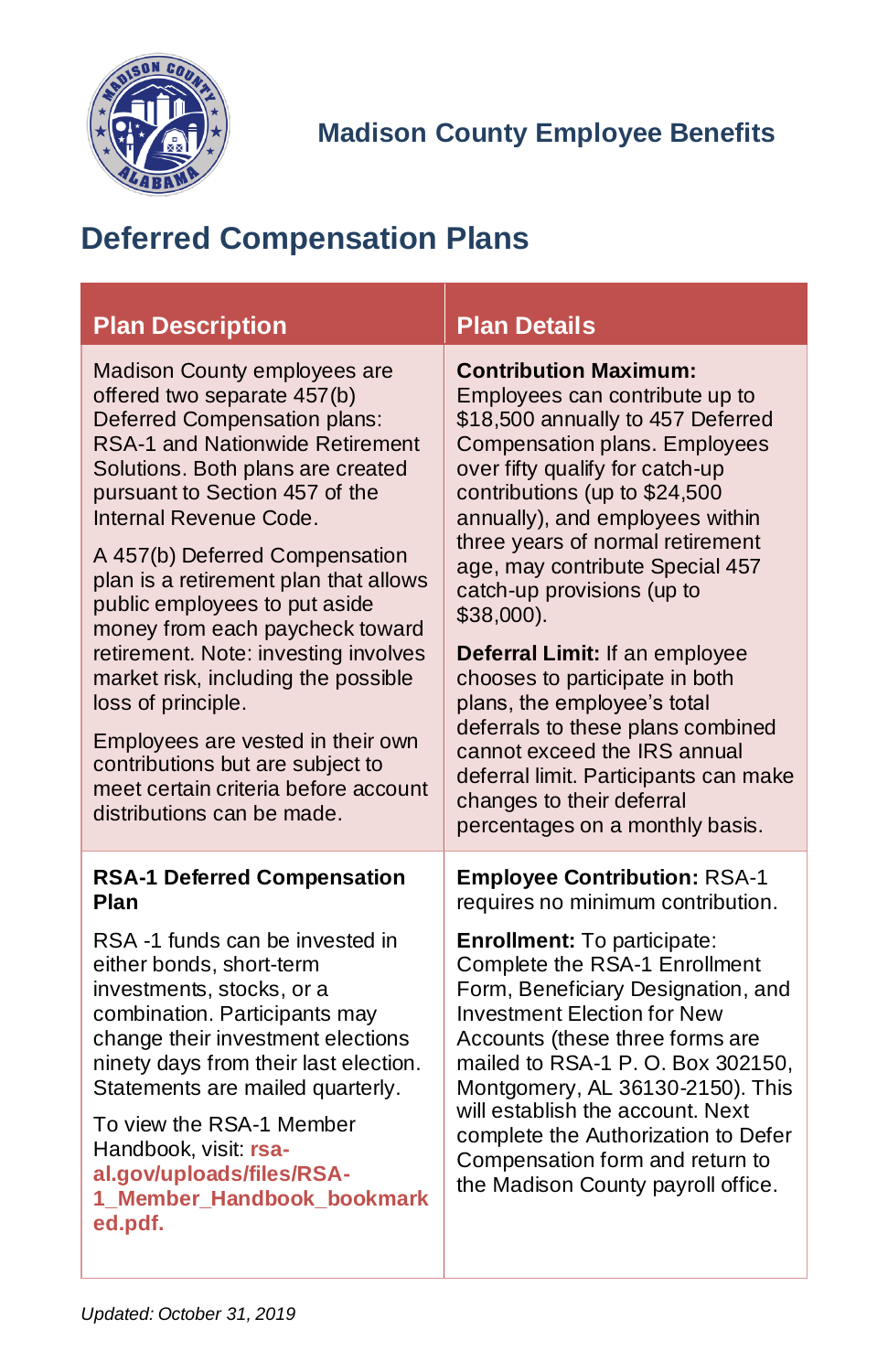

## <span id="page-13-0"></span>**RSA-1 Example**

The following is an example of how participation in RSA-1 can help you reduce your current taxes:

Example:

- ♦ An employee earning \$1,000 bi-weekly
- ♦ Deferring \$100 into RSA-1 bi-weekly
- ♦ Filing as single with one withholding allowance

| <b>Contributing to RSA-1</b>           |           | <b>Not Contributing to RSA-1</b>       |           |
|----------------------------------------|-----------|----------------------------------------|-----------|
| Semi-monthly<br>pay                    | \$1000.00 | Semi-monthly<br>pay                    | \$1000.00 |
| <b>RSA-1 Deferral</b>                  | \$100.00  | <b>RSA-1 Deferral</b>                  | \$0.00    |
| 7.5% Retirement<br><b>Contribution</b> | \$75.00   | 7.5% Retirement<br><b>Contribution</b> | \$75.00   |
| Federal Tax*                           | \$50.75   | Federal Tax*                           | \$65.75   |
| State Tax*                             | \$29.00   | State Tax*                             | \$33.00   |
| <b>FICA</b>                            | \$76.50   | <b>FICA</b>                            | \$76.50   |
| <b>Take-Home Pay</b>                   | \$668.75  | Take-Home Pay                          | \$749.75  |

\*Based on the 2015 tax tables.

In this example, deferring \$100 only decreases your take-home pay by \$81, while saving \$19 on taxes.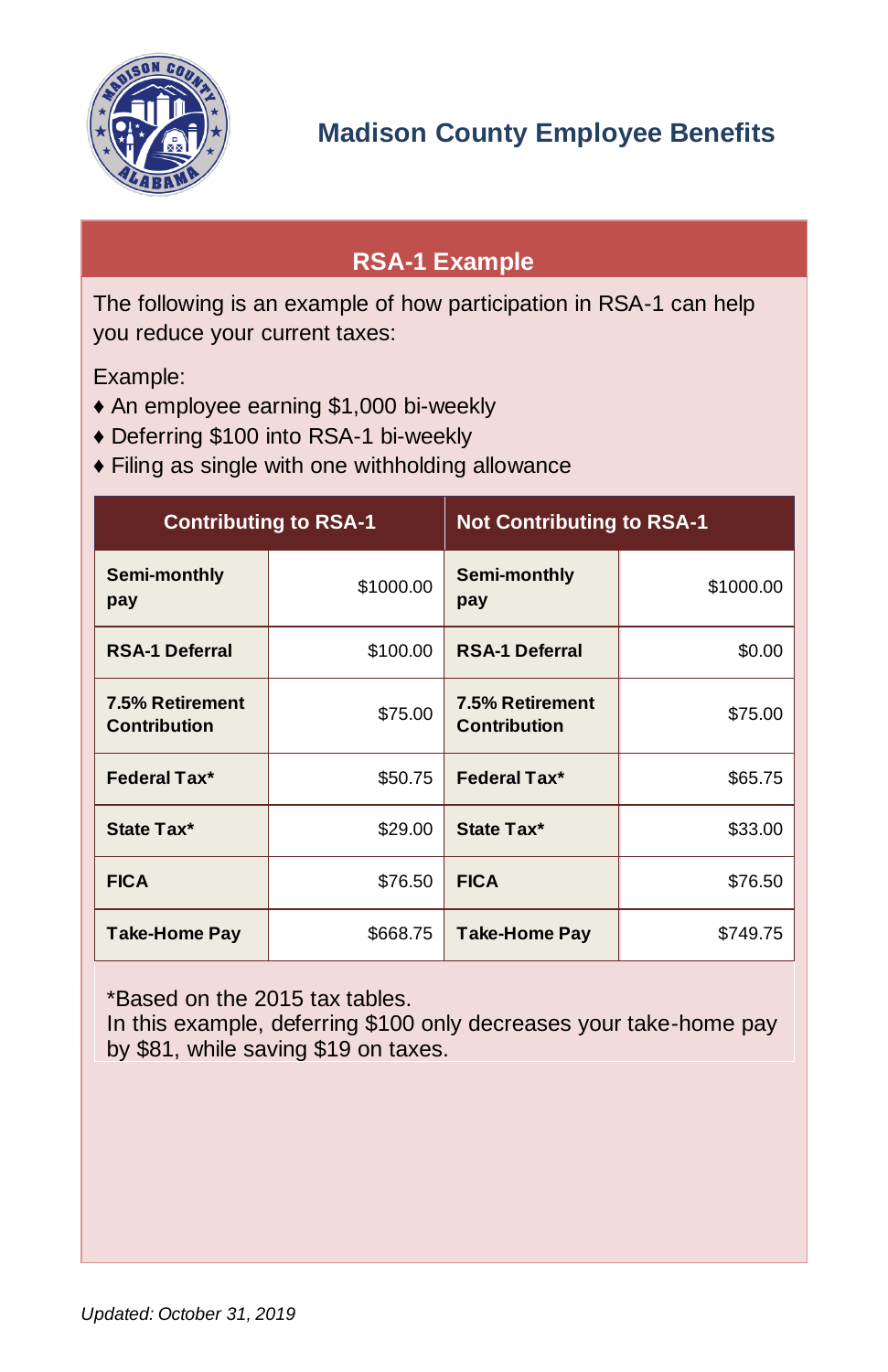

## **RSA-1 Savings Example**

<span id="page-14-0"></span>The following demonstrates the effect of savings in RSA-1 funds over a twenty-five year period with varying interest rates.

| Effect of Saving Over a 25 Year Period* |              |                              |              |  |  |
|-----------------------------------------|--------------|------------------------------|--------------|--|--|
| <b>Monthly</b>                          |              | <b>Assumed Earnings Rate</b> |              |  |  |
| <b>Deferral</b><br><b>Amount</b>        | 6%           | 7%                           | 8%           |  |  |
| \$25                                    | \$17,324.85  | \$20,251.79                  | \$23,775.66  |  |  |
| \$50                                    | \$34,649.70  | \$40,503.58                  | \$47,551.32  |  |  |
| \$100                                   | \$69,299.40  | \$81,007.17                  | \$95,102.64  |  |  |
| \$200                                   | \$138,598.79 | \$162,014.34                 | \$190,205.28 |  |  |
| \$400                                   | \$277,197.58 | \$324,028.68                 | \$380,410.56 |  |  |

\*These examples are provided for illustration purposes only and do not guarantee that the fund will perform at this level in the future.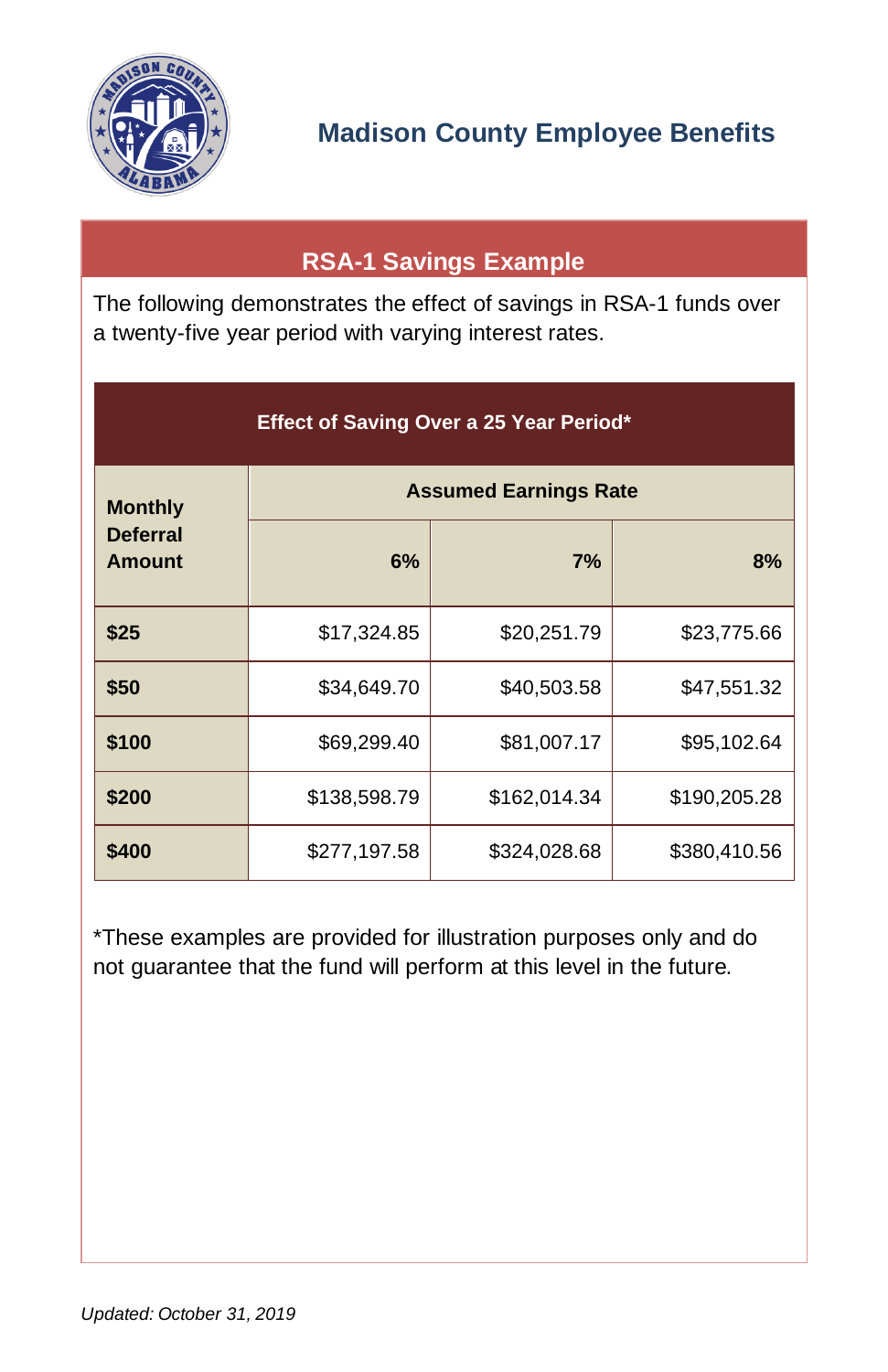

### **Plan Description Plan Details**

#### <span id="page-15-0"></span>**Nationwide Deferred Compensation Plan**

Nationwide has many investment options including international funds; small, mid and large-cap funds; balanced and bond funds; short-term investments; target date funds; and a fixed account.

For more information about your plan, please contact our Nationwide representative, Martha Sutton at 256-509-1389.

For more information about Nationwide Deferred Compensation Plans, visit: **[www.nrsforu.com/iApp/tcm/nrs](https://www.nrsforu.com/iApp/tcm/nrsforu/index.jsp) [foru/index.jsp.](https://www.nrsforu.com/iApp/tcm/nrsforu/index.jsp)**

#### **Employee Contribution:**

Employees can contribute from \$260 to \$18,500 annually (unless eligible for special catch-up or within 3 years of retirement).

**Enrollment:** Employees can enroll in Nationwide at any time. Interested employees should contact HR and complete the required forms. Employees will need the following information to enroll:

- Your Social Security number
- Your annual income
- Contribution amount
- Investment selections
- Beneficiary names and Social Security numbers

#### **Annual Leave Option:**

Employees retiring with accrued annual leave have the option to allow the dollar value of the leave to be rolled over into their 457b account. This option allows retiring employees a pre-taxed advantage until the funds are withdrawn.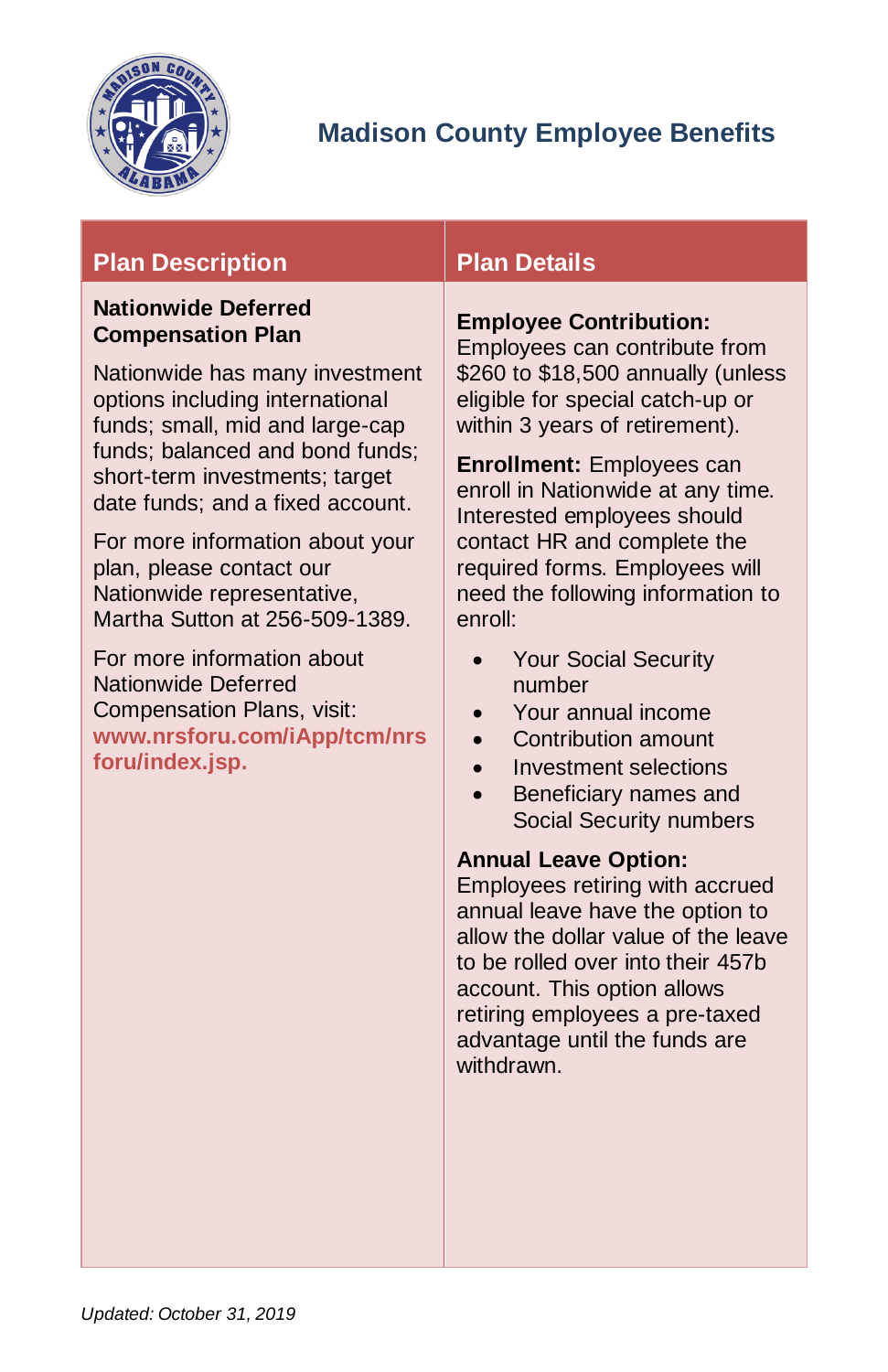

### **Nationwide Benefit Example**

<span id="page-16-0"></span>Chart assumptions: Bi-weekly deferrals, 25% tax rate for paycheck impact, 7% annual rate of return. This hypothetical illustration is not intended to predict or project investment results. It does not assume taxes, fees or account withdrawals during accumulation; if it did, results would be lower. This chart is not intended to project the performance of your deferred compensation account. Investments involve market risk, including the possible loss of principal. Actual investment results will vary depending on your investment and market experience. Income stream durations and amounts are not guaranteed.

| <b>Deferral</b><br>Per Pay | <b>Paycheck</b><br><b>Impact</b> | <b>Accumulation</b><br>10 Years | <b>Accumulation</b><br>20 Years | <b>Accumulation</b><br><b>30 Years</b> |
|----------------------------|----------------------------------|---------------------------------|---------------------------------|----------------------------------------|
| \$25                       | \$18.75                          | \$9,304                         | \$27,605                        | \$63,607                               |
| \$50                       | \$37.50                          | \$18,607                        | \$55,210                        | \$127,214                              |
| \$75                       | \$56.25                          | \$27,911                        | \$82,815                        | \$190,821                              |
| \$100                      | \$75.00                          | \$37,214                        | \$110,420                       | \$254,428                              |
| \$125                      | \$93.75                          | \$46,518                        | \$138,025                       | \$318,035                              |
| \$150                      | \$112.50                         | \$55,821                        | \$165,631                       | \$381,642                              |
| \$200                      | \$150.00                         | \$74,429                        | \$220,841                       | \$508,856                              |
| \$500                      | \$375.00                         | \$186,071                       | \$552,102                       | \$1,272,139                            |

Take a look at how an investment could potentially grow over time.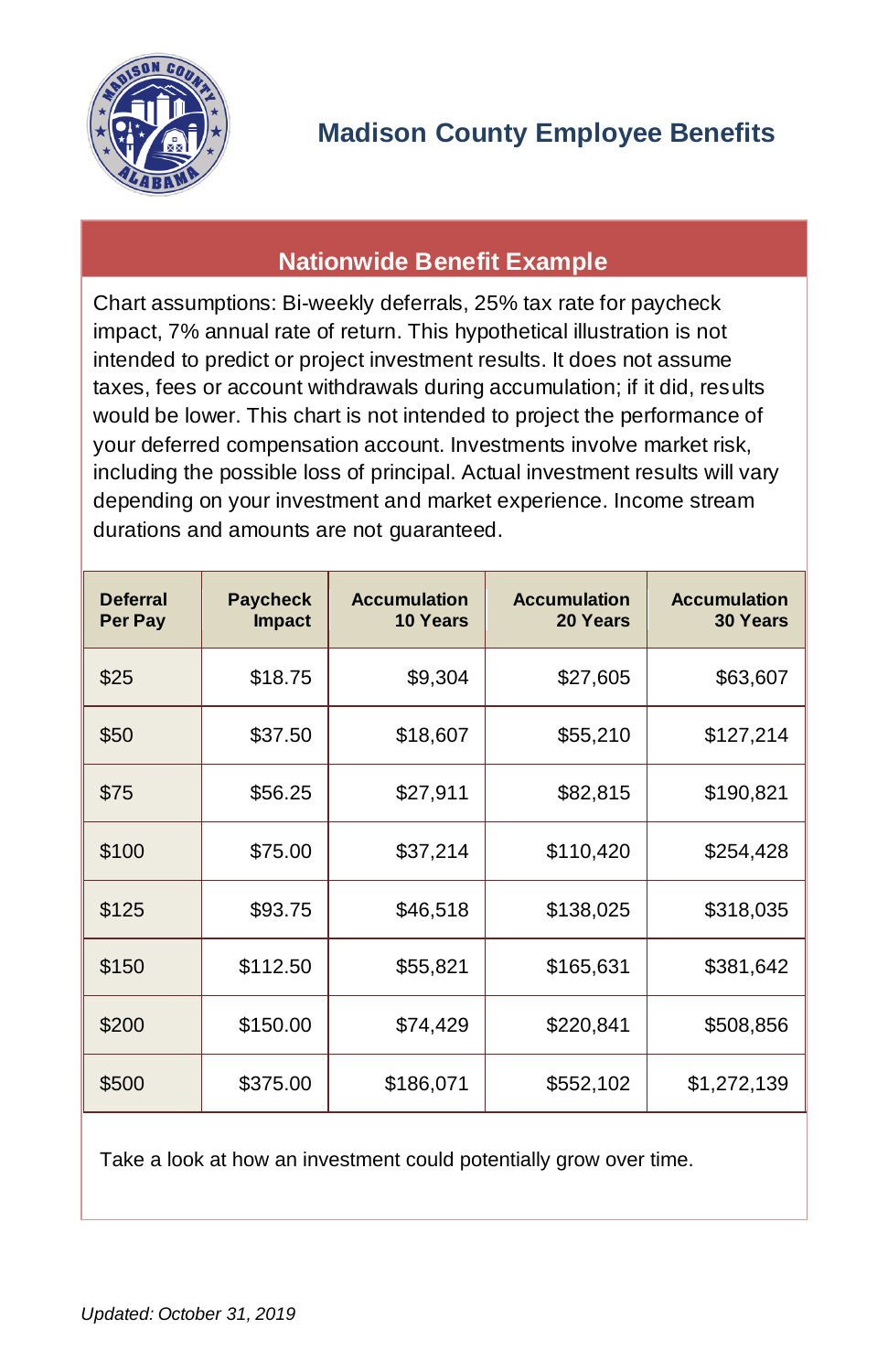

# <span id="page-17-0"></span>**Retiree Health and Dental Benefits**

# **Plan Description Plan Details**

Madison County offers retiree health plan coverage to eligible employees who retire.

Employees hired before January 1, 2018 must meet retirement guidelines for ERS in their respective tier to be eligible for benefits. Employees hired after January 1, 2018 must have twenty continuous years of fulltime service with Madison County and be enrolled in LGHIP for ten years in order to be eligible for health insurance benefits at retirement

Coverage is provided at the time of retirement if eligible from Madison County. Coverage may also be provided for spouses and eligible dependents and ends at the time of death of the retiree. Spouse coverage will be terminated upon divorce. COBRA is offered upon loss of coverage. An employee filing disability retirement must qualify for Social Security disability prior to retirement in order to keep LGHIB coverage.

Please see the Retiree Health Insurance Rates table on the next page for more information on premiums. Rates are subject to change annually.

**Non-Medicare Eligible**: Most retirees under sixty-five (including spouse and dependents) will remain on the LGHIP Active Employee Plan until becoming Medicare eligible.

**Medicare Eligible**: Retirees over the age of sixty-five will be covered under the UnitedHealthcare Medicare Advantage (PPO) Plan or LGHIP United Healthcare.

#### <span id="page-17-1"></span>**UnitedHealthcare Medicare Advantage (PPO) Plan**

This is a Medicare Replacement plan that provides the benefits of Medicare Part A and B, an integrated Prescription Part D coverage, and extra programs bevond original Medicare.

Included in the Advantage Plan:

- **Dental and Vision Benefits**
- **Routine Foot Care**
- **Hearing Aid Benefits**
- **NurseLine**
- **Virtual Doctor Visits**
- **And MORE!**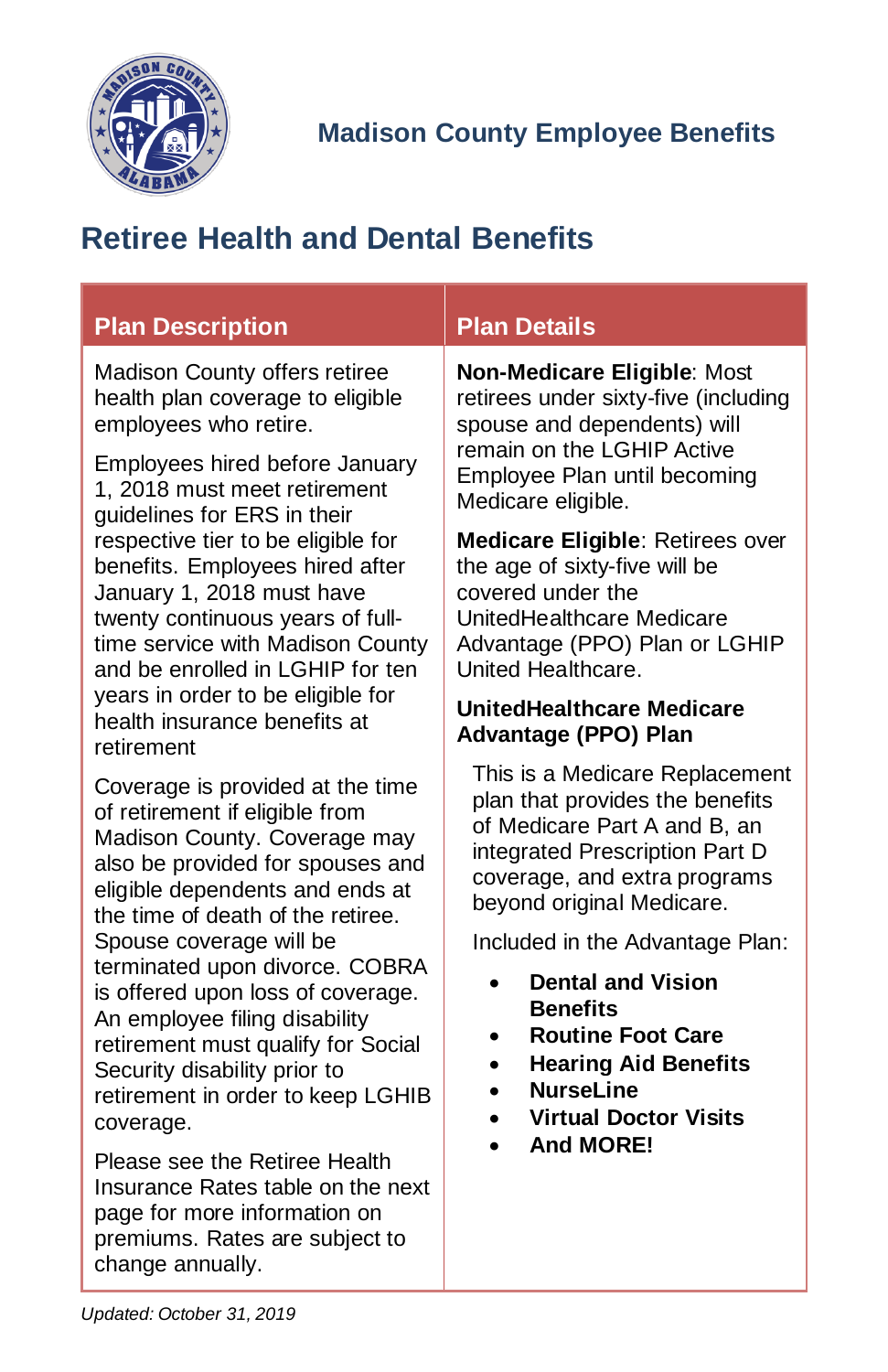

<span id="page-18-0"></span>

| <b>Retiree Health Insurance Rates</b>  |                  |  |
|----------------------------------------|------------------|--|
|                                        |                  |  |
| 10 Years of Service (Under 65)         | \$112.00 / month |  |
| 15 Years of Service (Under 65)         | \$95.00 / month  |  |
| 20 Years of Service (Under 65)         | \$64.00 / month  |  |
| 25 Years of Service with Spouse        | \$41.00 / month  |  |
| 25 Years of Service (Employee<br>Only) | \$0.00           |  |
| 10 Years of Service (Over 65)          | \$95.00 / month  |  |
| 15 Years of Service (Over 65)          | \$80.00 / month  |  |
| 20 Years of Service (Over 65)          | \$49.00 / month  |  |

Retiree coverage is subject to change. Changes could include rates, plan design and enrollment eligibility.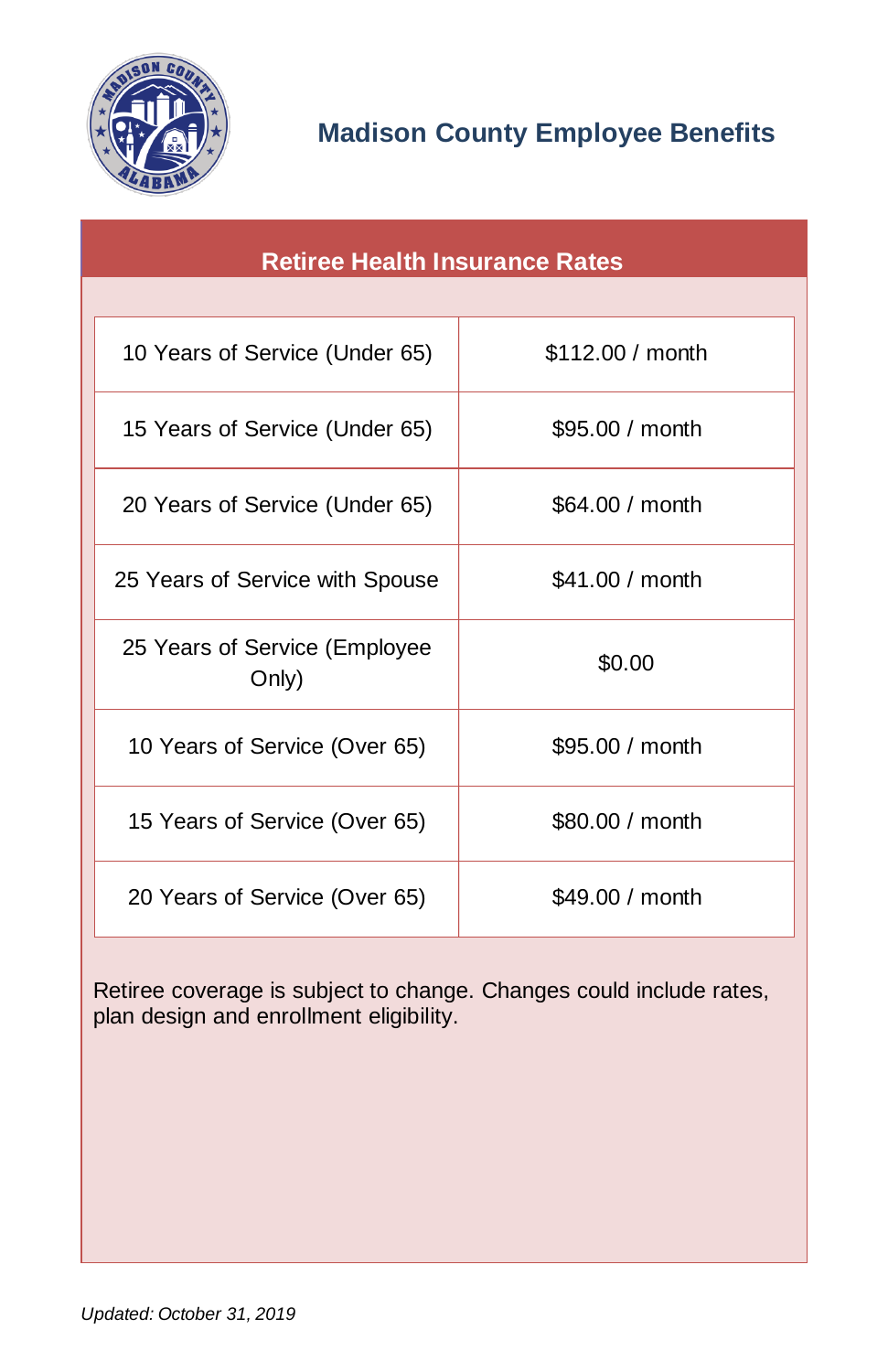

# <span id="page-19-0"></span>**Life Insurance and AD&D Benefits**

<span id="page-19-1"></span>

| <b>Plan Description</b>                                                                                                                                                                                                                                                                                                                                                                                                                                                                                                                                                                                                                                                                       | <b>Plan Details</b>                                                                                                                                                                                                                                                                                                                                                                                                                                                                                                                                                                                                                                                                                                                                                                                                                                                                                                                                                                                                                          |
|-----------------------------------------------------------------------------------------------------------------------------------------------------------------------------------------------------------------------------------------------------------------------------------------------------------------------------------------------------------------------------------------------------------------------------------------------------------------------------------------------------------------------------------------------------------------------------------------------------------------------------------------------------------------------------------------------|----------------------------------------------------------------------------------------------------------------------------------------------------------------------------------------------------------------------------------------------------------------------------------------------------------------------------------------------------------------------------------------------------------------------------------------------------------------------------------------------------------------------------------------------------------------------------------------------------------------------------------------------------------------------------------------------------------------------------------------------------------------------------------------------------------------------------------------------------------------------------------------------------------------------------------------------------------------------------------------------------------------------------------------------|
| Madison County benefits program<br>includes life insurance that provides<br>financial protection if a participant<br>should die or have a serious<br>accident.<br>Madison County pays the full cost for:<br><b>Basic Life Insurance</b><br><b>Accidental Death and</b><br><b>Dismemberment</b><br><b>Line of Duty (for Certified</b><br><b>Deputies)</b><br>Employees can elect voluntary life<br>insurance and will pay the full cost<br>for:<br><b>Additional Life Insurance</b><br><b>Spouse Life Insurance</b><br><b>Dependent Child Life Insurance</b><br>Premiums for the employee/spouse<br>are based on the employee's age.<br>The employee must participate to<br>enroll dependents. | <b>Life Insurance Benefits</b><br><b>Basic Life Insurance: \$25,000</b><br><b>Additional Life Insurance: Up to</b><br>\$160,000.<br>Dependent Life Coverage: You<br>may purchase additional life<br>insurance for your eligible<br>dependent:<br><b>Spouse:</b> Up to \$50,000<br>Dependent Child: \$10,000.<br><b>Accidental Death and</b><br><b>Dismemberment Benefits</b><br>Basic AD&D Benefit: \$25,000<br>Other AD&D Insurance:<br><b>Seat Belt Coverage</b><br>$\bullet$<br><b>Air Bag Coverage</b><br><b>Career Adjustment Benefit</b><br><b>Child Care Benefit</b><br><b>Higher Education Benefit</b><br>$\bullet$<br><b>Effective Date: Coverage is effective</b><br>on the date of hire. Employees are<br>subject to medical underwriting if they<br>enroll at a time later than new hire<br>orientation.<br>In some cases, the voluntary<br>coverage level may be increased by<br>one increment without medical<br>underwriting. If an employee has<br>previously been declined, they cannot<br>enroll or change coverage unless |

their reason for denial improves.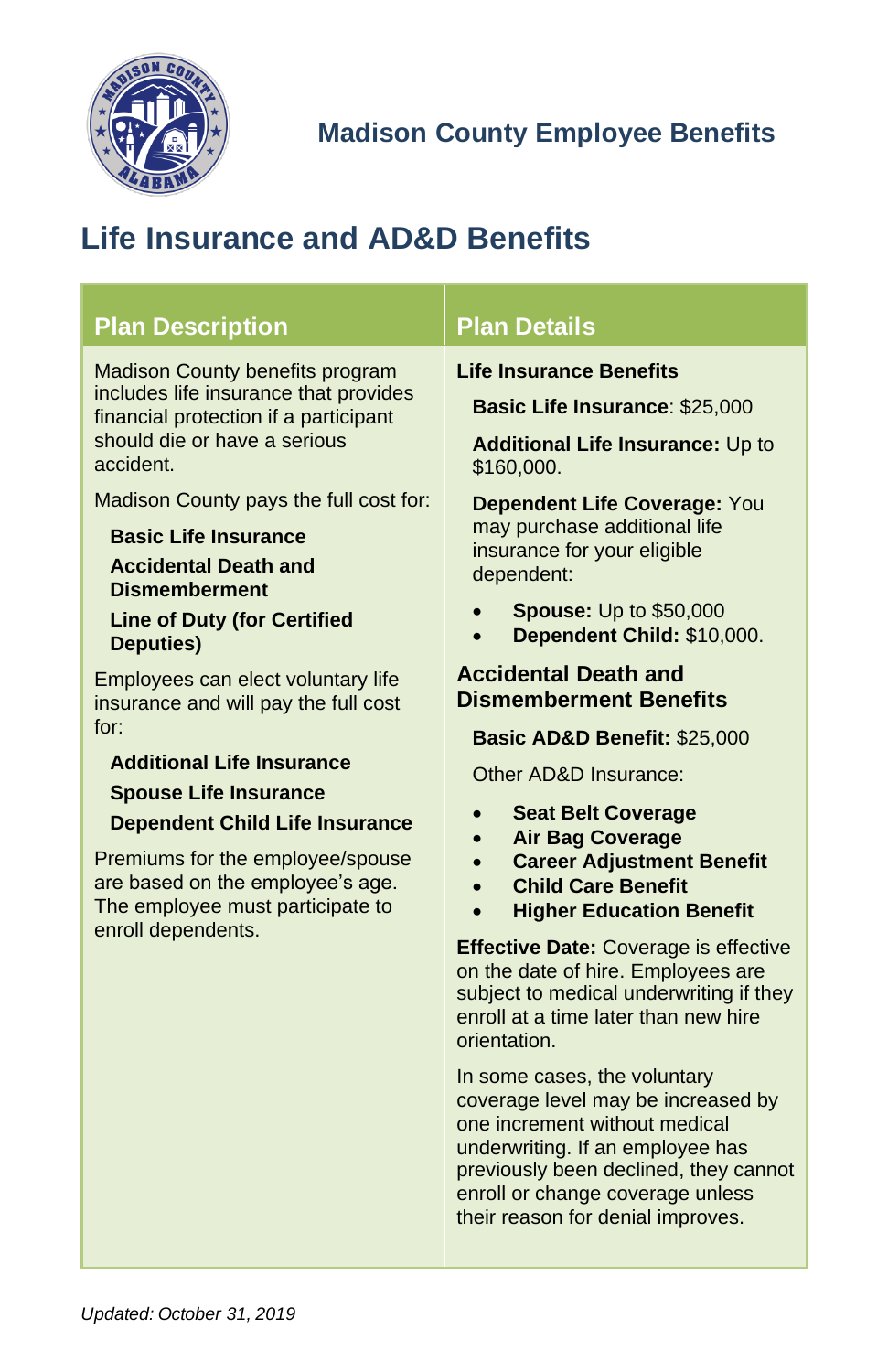

# <span id="page-20-0"></span>**Employee Clinic**

| <b>Benefit Description</b>                                                                                                                                                                  | <b>Benefit Details</b>                                                                                                                                                                                                                                                      |  |
|---------------------------------------------------------------------------------------------------------------------------------------------------------------------------------------------|-----------------------------------------------------------------------------------------------------------------------------------------------------------------------------------------------------------------------------------------------------------------------------|--|
| Madison County provides a low-<br>cost health clinic to eligible<br>employees through LGHIP.<br>Please refer to Employee Clinic<br>Information for clinic hours and<br>contact information. | Madison County employees and<br>dependents over twelve may use<br>the Employee Health Clinic for<br>the low copay of \$15.00 per visit.<br>To be eligible to use the Clinic,<br>the employee and dependent<br>must be primary on Madison<br>County's health insurance plan. |  |
|                                                                                                                                                                                             | Employees can fill their<br>prescriptions by visiting the<br>Huntsville Hospital Pharmacy<br>located in the Medical Mall. The<br>HHS Pharmacy is open Monday-<br>Friday, 7:00am to 5:30pm and<br>can be reached at 256-265-3800.                                            |  |
| Local Government Employee<br><b>Health Clinic</b>                                                                                                                                           |                                                                                                                                                                                                                                                                             |  |
| <b>Location:</b>                                                                                                                                                                            | <b>1963 Memorial Parkway</b><br>Huntsville, AL 35801                                                                                                                                                                                                                        |  |

| <b>Hours:</b> | Mon - Fri 7:00 am to 4:00 pm |  |  |
|---------------|------------------------------|--|--|
|               |                              |  |  |

256-265-0220 256-265-0225

ï

Fax:

**Phone:**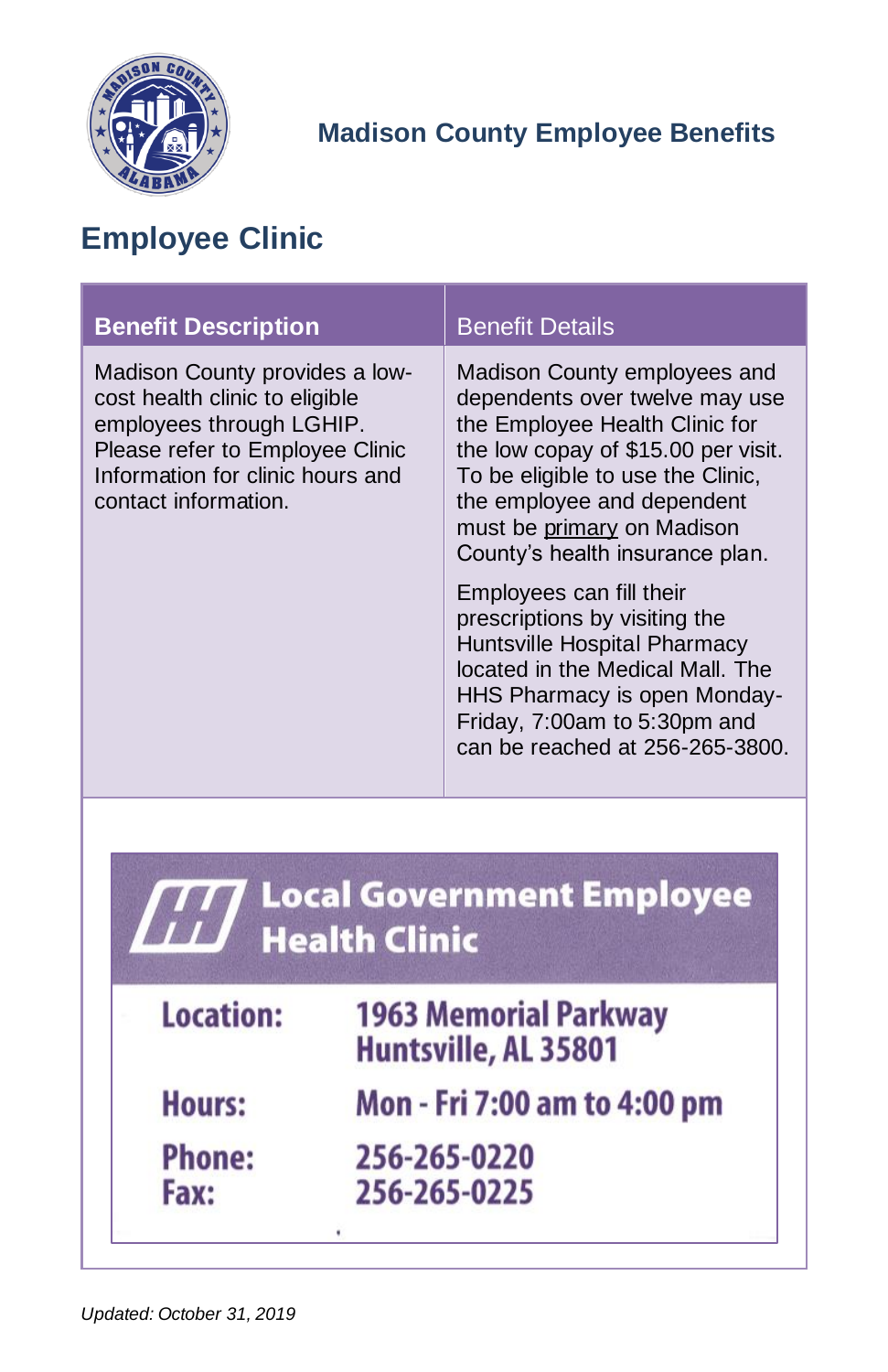

# <span id="page-21-0"></span>**Other Benefits**

<span id="page-21-1"></span>

| <b>Benefit Description</b>                                                                                                                                                                                                                                                                                                                                                                                                                                                                                                                                              | <b>Benefit Details</b>                                                                                                                                                                                                                                                                                                                                                                                                                                                                                                                                                                                                                                  |
|-------------------------------------------------------------------------------------------------------------------------------------------------------------------------------------------------------------------------------------------------------------------------------------------------------------------------------------------------------------------------------------------------------------------------------------------------------------------------------------------------------------------------------------------------------------------------|---------------------------------------------------------------------------------------------------------------------------------------------------------------------------------------------------------------------------------------------------------------------------------------------------------------------------------------------------------------------------------------------------------------------------------------------------------------------------------------------------------------------------------------------------------------------------------------------------------------------------------------------------------|
| <b>Employee Assistance Program</b><br>(EAP)<br>Madison County offers this EAP<br>benefit through Behavioral Health<br>Systems (BHS). An EAP is a<br>professional service which<br>provides confidential assessment,<br>referral, and short-term<br>counseling services to employees<br>and their dependents for<br>behavioral health-related<br>problems such as (but not limited<br>$to)$ :<br>Marital/Family<br><b>Eating Disorders</b><br>Anxiety<br>$\bullet$<br>Depression<br>$\bullet$<br><b>Grief and Loss</b><br>Financial/Legal<br>ADHD/ADD<br>Substance Abuse | To access more information<br>about your EAP Benefit, visit the<br><b>Behavioral Health Systems</b><br>website listed below, and follow<br>the instructions to login to the<br>site, or call 1-800-245-1150.<br><b>Website: behavioralhealthsyste</b><br>ms.com/members/member-<br>access/<br><b>Employee ID: MCA</b><br><b>Cost:</b> EAP is a benefit provided<br>at no charge. All services that are<br>authorized by BHS are covered at<br>100% and you do not have to file<br>any claims.<br><b>Coverage Includes: Initial</b><br>assessment and two follow-up<br>visits. Inidividuals can extend<br>treatment using LGHIP in-network<br>providers. |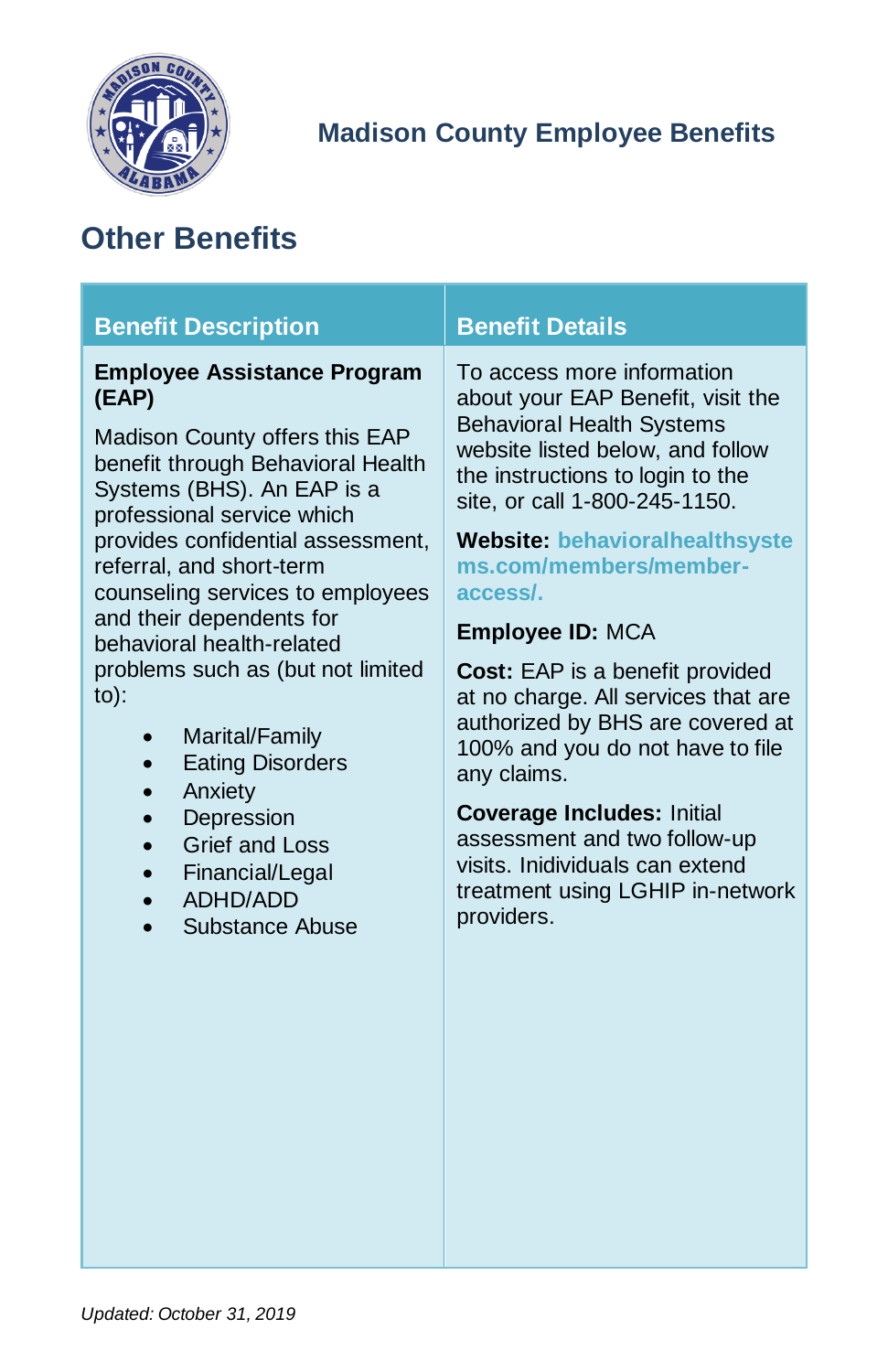

| <b>Benefit Description</b> |
|----------------------------|
|                            |

#### <span id="page-22-0"></span>**Paid Leave**

Madison County offers annual and sick leave benefits to eligible employees.

Annual leave (vacation) benefits are available for vacation and personal business matters.

For more information about this benefit, please refer to the [Employee Handbook's](http://madisoncountyal.gov/home/showdocument?id=4226) section on Annual Leave.

Madison County provides paid sick leave benefits for periods of temporary absence due to personal illnesses or injuries, to attend to the needs of immediate family members, and for doctors' appointments.

For more information about this benefit, please refer to the Employee Handbook at: **[www.madisoncountyhr.org/](http://www.madisoncountyhr.org/)em ployee-handbook**.

### **Benefit Details**

Upon completion of 90 days, employees are eligible for paid leave.

Regular full-time employees and grant-paid employees (who work full-time hours for the length the grant is in effect) are eligible.

Employees begin to earn annual and sick leave benefits from the date of employment; however, they are not credited with any leave benefits and cannot use any leave benefits until completion of the three month probationary period.

Eligible employees will accrue sick and annual leave benefits at the rate of ninety-six hours each per year.

<span id="page-22-1"></span>**Paid Time-Off**

Madison County offers ten days of paid holiday leave and paid time-off outside of regular annual leave and sick leave.

For more information about the benefit, please refer to the [Employee Handbook's](http://madisoncountyal.gov/home/showdocument?id=4226) section on Paid Time Off.

Eligible employees may receive holiday pay for Commission approved holidays. Employees who are required to work during holidays may be eligible to receive premium pay.

Employees may also be eligible for Paid Time Off for bereavement leave, jury duty, witness duty, and visiting the employee clinic.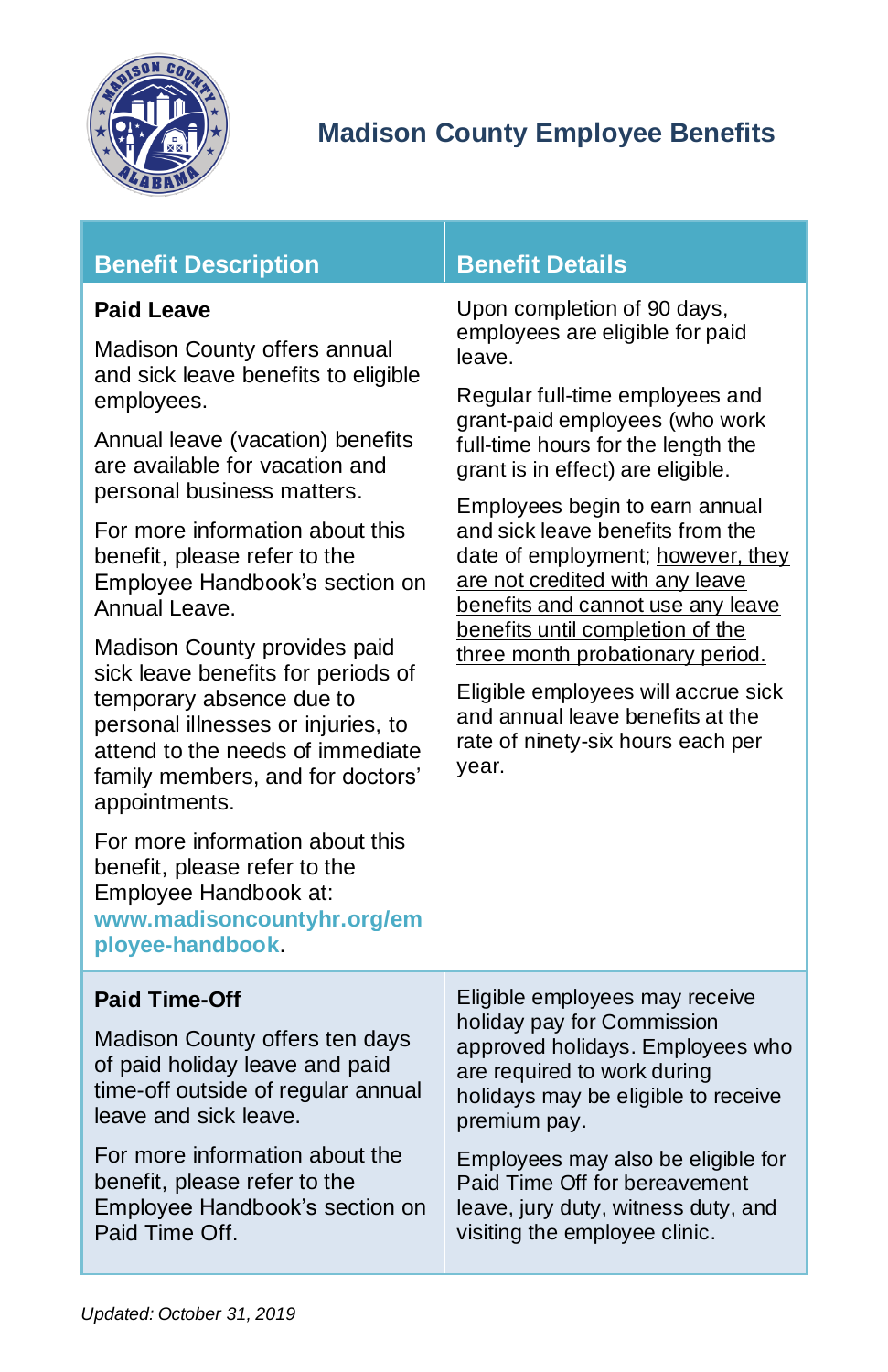

### **Benefit Description Benefit Details**

#### <span id="page-23-0"></span>**Annual Wellness Screenings**

Employees enrolled in the LGHIB Madison County health plan are required to participate in annual confidential wellness screenings. Screenings check for the following risk factors: Blood Pressure, Cholesterol, Glucose, and Body Mass Index.

For a list of participating pharmacies, visit:

**[www.lghip.org/pdf/Wellness/Pa](http://www.lghip.org/pdf/Wellness/ParticipatingPharmacies.pdf) [rticipatingPharmacies.pdf.](http://www.lghip.org/pdf/Wellness/ParticipatingPharmacies.pdf)**

#### <span id="page-23-1"></span>**Wellness Programs**

The following are other wellness programs provided by LGHIP.

#### **Physician Supervised Weight Management Program**

This program is provided to assist in covering the cost of approved physician supervised weight management and nutritional coaching programs.

#### **Tobacco Cessation Program**

This program is provided to help members stop smoking.

The screenings can be completed at work, at a participating local pharmacy or by the employee's physician (subject to an office copay). Screenings completed at work or with a participating local pharmacy are free of charge. Employees will need to print out the [Provider Screening Form](http://38.106.4.246/home/showdocument?id=2448) and take with them to the physician or the participating pharmacy. The completed Provider Screening Form is returned to LGHIP. Screenings must be completed by July 31 each calendar year.

LGHIP will reimburse 80% of the cost of weight management programs with a \$150 calendar year maximum. For more information about Physician Supervised Weight Management Program and to apply for reimbursement, visit:

#### **[www.lghip.org/PDF/LGHIP/Wei](http://www.lghip.org/PDF/LGHIP/WeightMgmtProgram.pdf) [ghtMgmtProgram.pdf.](http://www.lghip.org/PDF/LGHIP/WeightMgmtProgram.pdf)**

LGHIP will reimburse 80% of the cost of Tobacco Cessation programs with no deductible and has a \$150 lifetime maximum. For more information and to learn how to apply for reimbursement, visit:

**[www.lghip.org/PDF/Wellness/T](http://www.lghip.org/PDF/Wellness/TobaccoCessation.pdf) [obaccoCessation.pdf.](http://www.lghip.org/PDF/Wellness/TobaccoCessation.pdf)**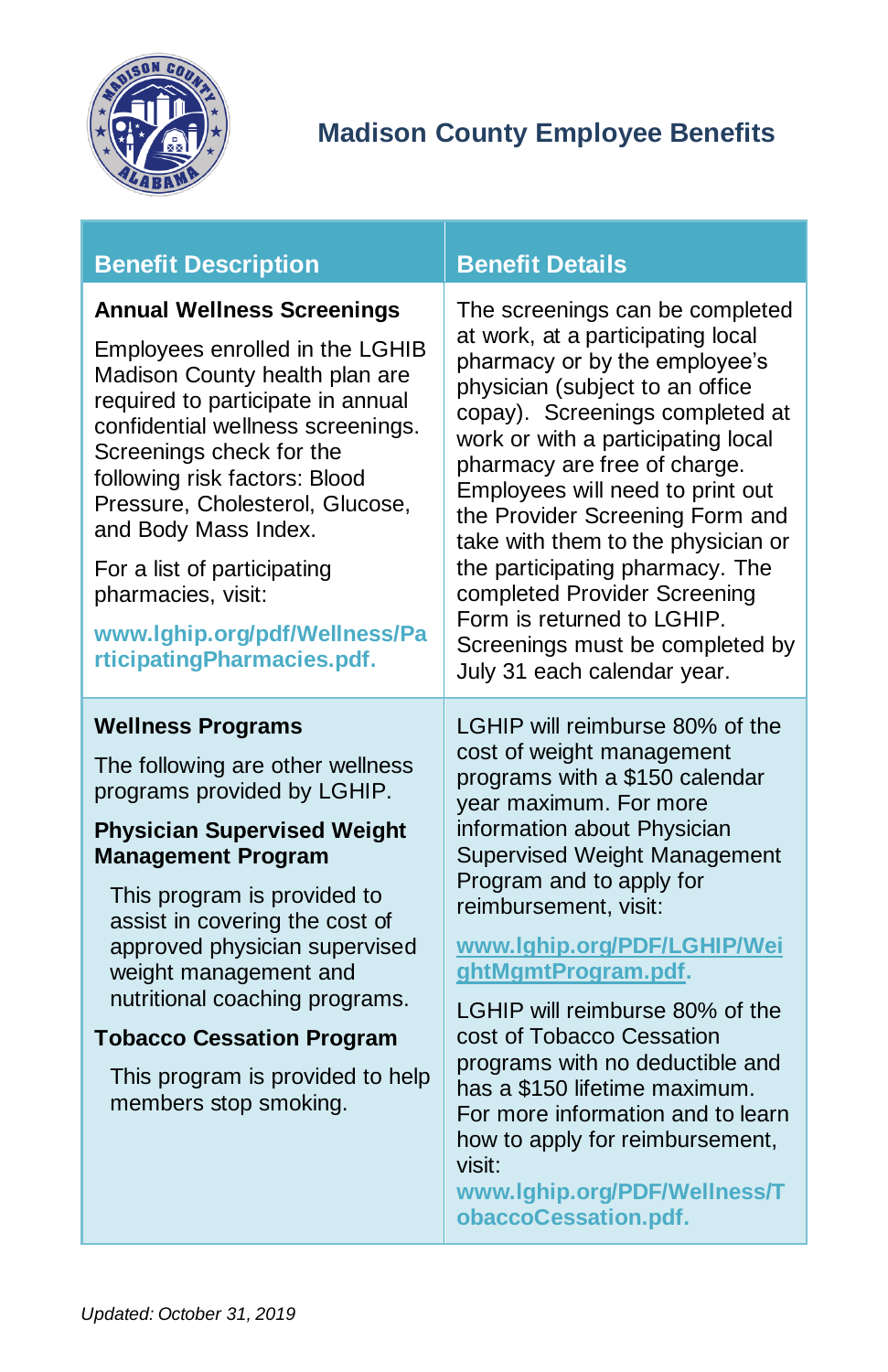

<span id="page-24-1"></span><span id="page-24-0"></span>

| <b>Benefit Description</b>                                                                                                                                                                                                                                                                                                                                                                                                                                                                                                                   | <b>Benefit Details</b>                                                                                                                                                                                                                                                                                                                                                                                                                                                                                                                                    |
|----------------------------------------------------------------------------------------------------------------------------------------------------------------------------------------------------------------------------------------------------------------------------------------------------------------------------------------------------------------------------------------------------------------------------------------------------------------------------------------------------------------------------------------------|-----------------------------------------------------------------------------------------------------------------------------------------------------------------------------------------------------------------------------------------------------------------------------------------------------------------------------------------------------------------------------------------------------------------------------------------------------------------------------------------------------------------------------------------------------------|
| <b>CollegeCounts</b><br>The CollegeCounts 529 Fund is a<br>qualified tuition program that<br>makes it easy to invest in the next<br>generation. The program is<br>simple, offers significant tax<br>advantages, requires no minimum<br>contribution and allows easy to<br>set up automatic contributions.<br>For more information or to learn<br>more about CollegeCounts, visit<br>www.CollegeCounts529.com.                                                                                                                                | The CollegeCounts 529 fund can<br>be used nationwide at most<br>accredited universities, colleges,<br>trade schools, and even graduate<br>schools.<br>Funds can be used for:<br><b>Tuition and Fees</b><br>$\bullet$<br>Room and Board<br>$\bullet$<br><b>Books</b><br>$\bullet$<br><b>Supplies</b><br>Required Equipment for<br>Enrollment<br>Contributions are made through<br>after-tax payroll deductions.<br>Interest earned is used to cover                                                                                                        |
|                                                                                                                                                                                                                                                                                                                                                                                                                                                                                                                                              | the student's eligible expenses.                                                                                                                                                                                                                                                                                                                                                                                                                                                                                                                          |
| <b>Teladoc</b><br>Teladoc is a benefit of your LGHIB<br>plan that gives 24/7/365 access to<br>a national network of U.S. board-<br>certified doctors and pediatricians.<br>Teladoc is a telephone and online<br>video consultation service that is<br>available to diagnose, treat and<br>prescribe medication (when<br>necessary) for certain issues.<br>All Teladoc doctors are:<br>U.S. board-certified in<br>internal medicine, family<br>practice, emergency<br>medicine, or pediatrics<br>U.S. residents and licensed<br>in your state | <b>Convenience: Teladoc doctors can</b><br>assist members with many<br>conditions such as:<br>Cold and flu symptoms<br><b>Respiratory infection</b><br>Ear infection<br><b>Contact: Telephone and video</b><br>(where available) consultations are<br>available 24/7/365. To enroll, go to<br>Teladoc.com/Alabama or call<br>855-477-4549.<br><b>Cost: Teladoc consultations are</b><br>covered at 100% of the allowable<br>with no deductible, co-insurance, or<br>copayment. LGHIB members<br>should enroll when they receive<br>their insurance cards. |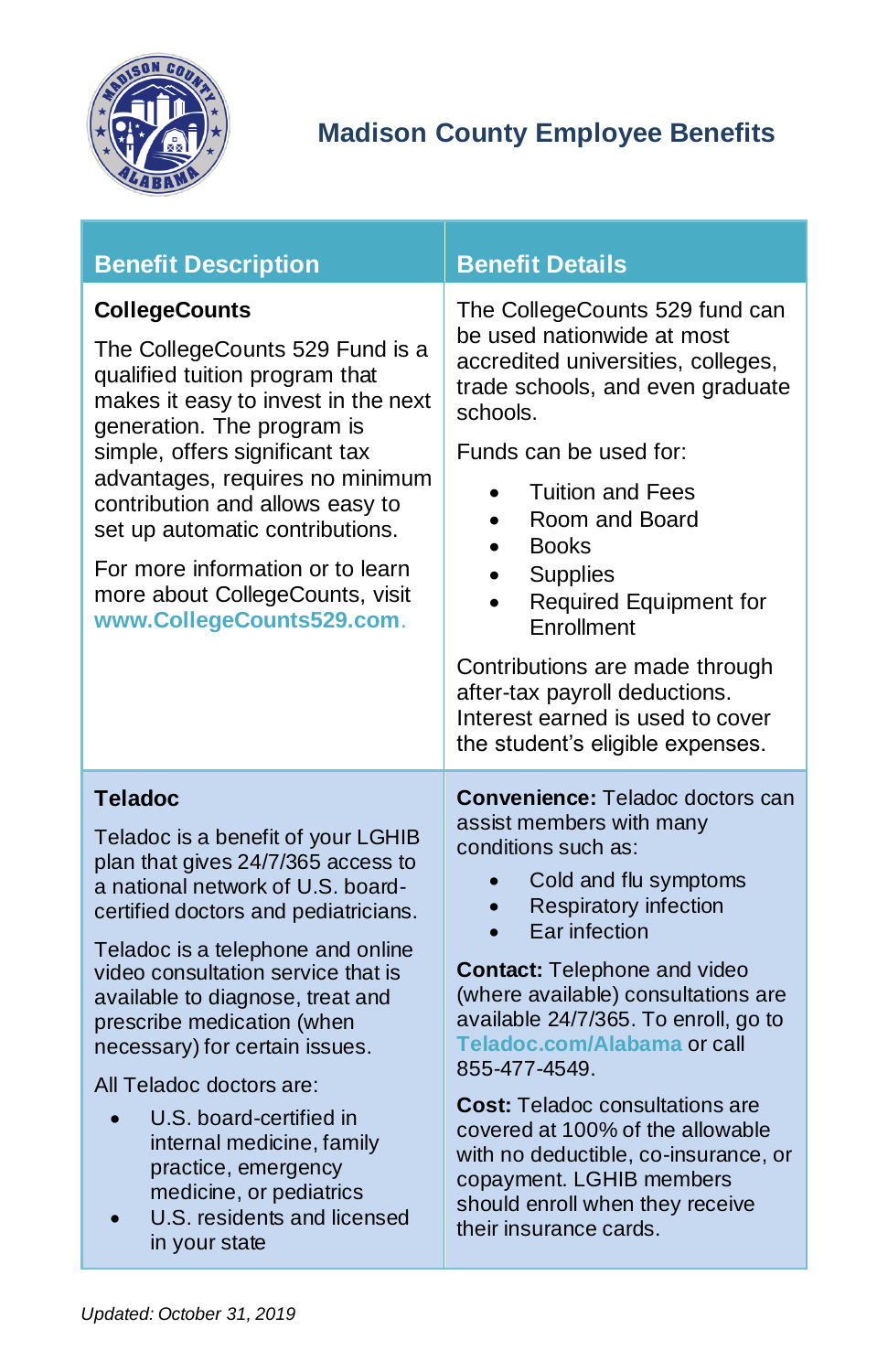

<span id="page-25-1"></span><span id="page-25-0"></span>

| <b>Benefit Description</b>                                                                                                                                                                                                                                                                                                                                                                                                                                                              | <b>Benefit Details</b>                                                                                                                                                                                                                                                                                                                                                                                                                                                                                                                                                                                         |
|-----------------------------------------------------------------------------------------------------------------------------------------------------------------------------------------------------------------------------------------------------------------------------------------------------------------------------------------------------------------------------------------------------------------------------------------------------------------------------------------|----------------------------------------------------------------------------------------------------------------------------------------------------------------------------------------------------------------------------------------------------------------------------------------------------------------------------------------------------------------------------------------------------------------------------------------------------------------------------------------------------------------------------------------------------------------------------------------------------------------|
| <b>Baby Yourself (Maternity</b><br><b>Management)</b><br>Employees and spouses enrolled in<br>LGHIB's health plan are eligible to<br>utilize LGHIB's maternity<br>management program that offers a<br>mechanism for identifying high-risk<br>pregnancies and managing them to<br>prevent complications at the time of<br>delivery.<br>Please see page 35 of your Health<br>Benefit Handbook for more<br>information at:<br>www.lghip.org/PDF/LGHIP/LGHIP<br>BCBSHealthHandbook2018.pdf. | Baby Yourself Maternity Program<br>helps expecting mothers and their<br>babies receive the best possible<br>healthcare during pregnancy. This<br>program is available to expectant<br>mothers, regardless of pregnancy<br>risk.<br>Enrolled employees/spouses or<br>their doctor must contact BCBS at<br>bcbsal.org/web/health/baby.html<br>or 800-222-4379 as soon as<br>pregnancy is confirmed. By<br>participating in Baby Yourself and<br>notifying Blue Cross and Blue<br>Shield before the end of the second<br>trimester, your inpatient deductible<br>and applicable daily copay(s) will<br>be waived. |
| <b>Additional Benefits</b>                                                                                                                                                                                                                                                                                                                                                                                                                                                              | <b>Paid Parental Leave</b><br><b>Sick Leave Bank</b><br>Parking<br>Cafeteria Plan<br>Rocket City Federal Credit Union<br><b>Military Leave</b><br><b>Worker's Compensation</b><br>Family Medical Leave (FMLA)                                                                                                                                                                                                                                                                                                                                                                                                  |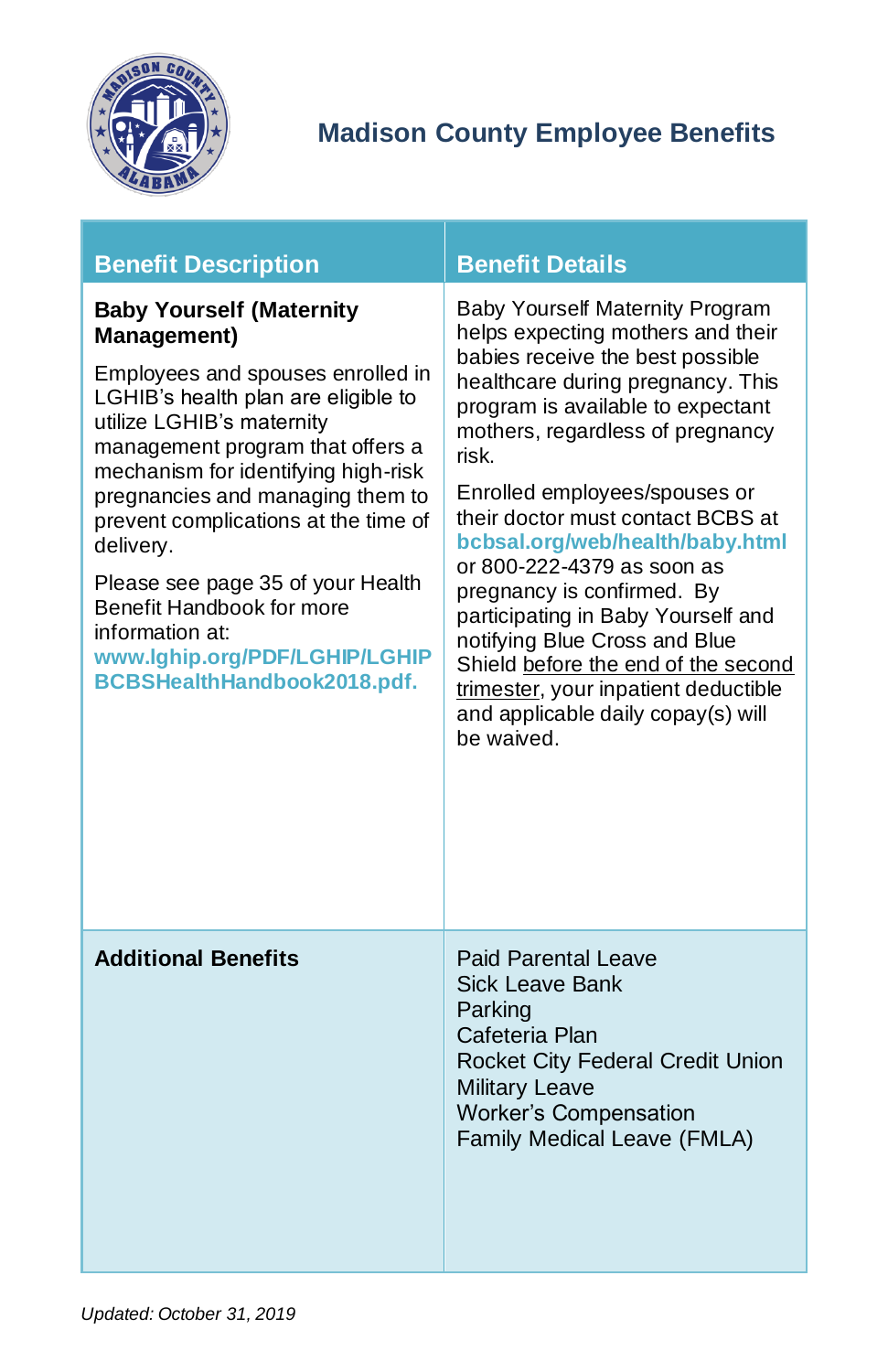

# <span id="page-26-0"></span>**Provider Contact Information**

| <b>Provider</b>                                           | <b>Phone</b> | <b>Website</b>                          |
|-----------------------------------------------------------|--------------|-----------------------------------------|
| LGHIP                                                     | 866-836-9137 | www.lghip.org                           |
| <b>Blue Cross and Blue</b><br>Shield of Alabama           | 800-321-4391 | www.bcbsal.org                          |
| <b>VSP Plan Provider</b><br>Information                   | 800-877-7195 | www.vsp.com                             |
| ERS/RSA-1                                                 | 877-517-0020 | www.rsa-al.gov                          |
| <b>Benefit Strategies</b><br>(Flexible Spending<br>Plans) | 888-401-3539 | www.benstrat.com                        |
| <b>Nationwide Customer</b><br>Service                     | 877-677-3678 | www.nrsforu.com                         |
| Standard Life (Policy:<br>160524)                         | 530-321-7000 | www.standard.com                        |
| <b>Behavioral Health</b><br><b>Systems</b>                | 800-245-1150 | www.behavioralhealths<br>ystems.com     |
| Teladoc                                                   | 855-477-4549 | www.teladoc.com/alab<br>ama             |
| <b>Baby Yourself</b>                                      | 800-222-4379 | www.bcbsal.org/web/h<br>ealth/baby.html |
| <b>UnitedHealthCare</b>                                   | 800-457-8506 | www.UHCretiree.com                      |
| Optum Rx                                                  | 800-356-3477 | www.optumrx.com                         |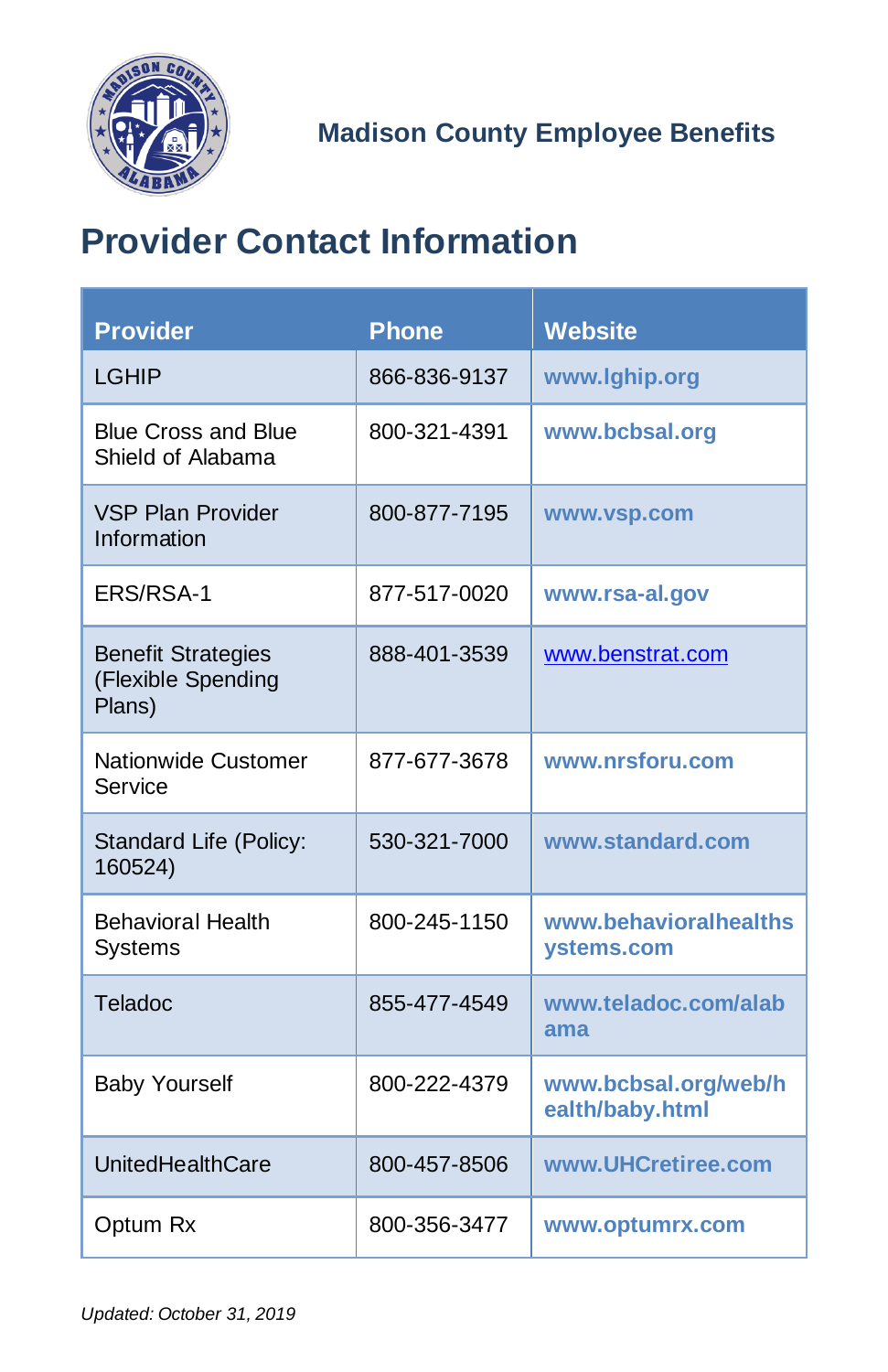

# <span id="page-27-0"></span>**Employee Clinic Information**

| <b>Hours of</b><br><b>Operation</b>   | <b>Phone Numbers</b>                     | <b>Address</b>                                                          |
|---------------------------------------|------------------------------------------|-------------------------------------------------------------------------|
| Monday - Friday<br>7:00 AM to 4:00 PM | Phone: 256-265-0220<br>Fax: 256-265-0225 | <b>HH Medical Mall</b><br>1963 Memorial Parkway<br>Huntsville, AL 35801 |

# <span id="page-27-1"></span>**HHS Pharmacy Information**

| <b>Hours</b> of<br><b>Operations</b>  | <b>Phone Numbers</b>                     | <b>Address</b>                                                          |
|---------------------------------------|------------------------------------------|-------------------------------------------------------------------------|
| Monday - Friday<br>7:00 AM to 5:30 PM | Phone: 256-265-3800<br>Fax: 855-332-2181 | <b>HH Medical Mall</b><br>1963 Memorial Parkway<br>Huntsville, AL 35801 |

# <span id="page-27-2"></span>**HR Contact Information**

| <b>Hours of</b><br><b>Operation</b>   | <b>Phone Numbers</b>                     | <b>Address</b>                                                                                                         |
|---------------------------------------|------------------------------------------|------------------------------------------------------------------------------------------------------------------------|
| Monday - Friday<br>8:00 AM to 5:00 PM | Phone: 256-532-3614<br>Fax: 256-532-3322 | <b>Madison County</b><br>Courthouse<br>100 Northside Square<br>Room 753, 7 <sup>th</sup> Floor<br>Huntsville, AL 35801 |